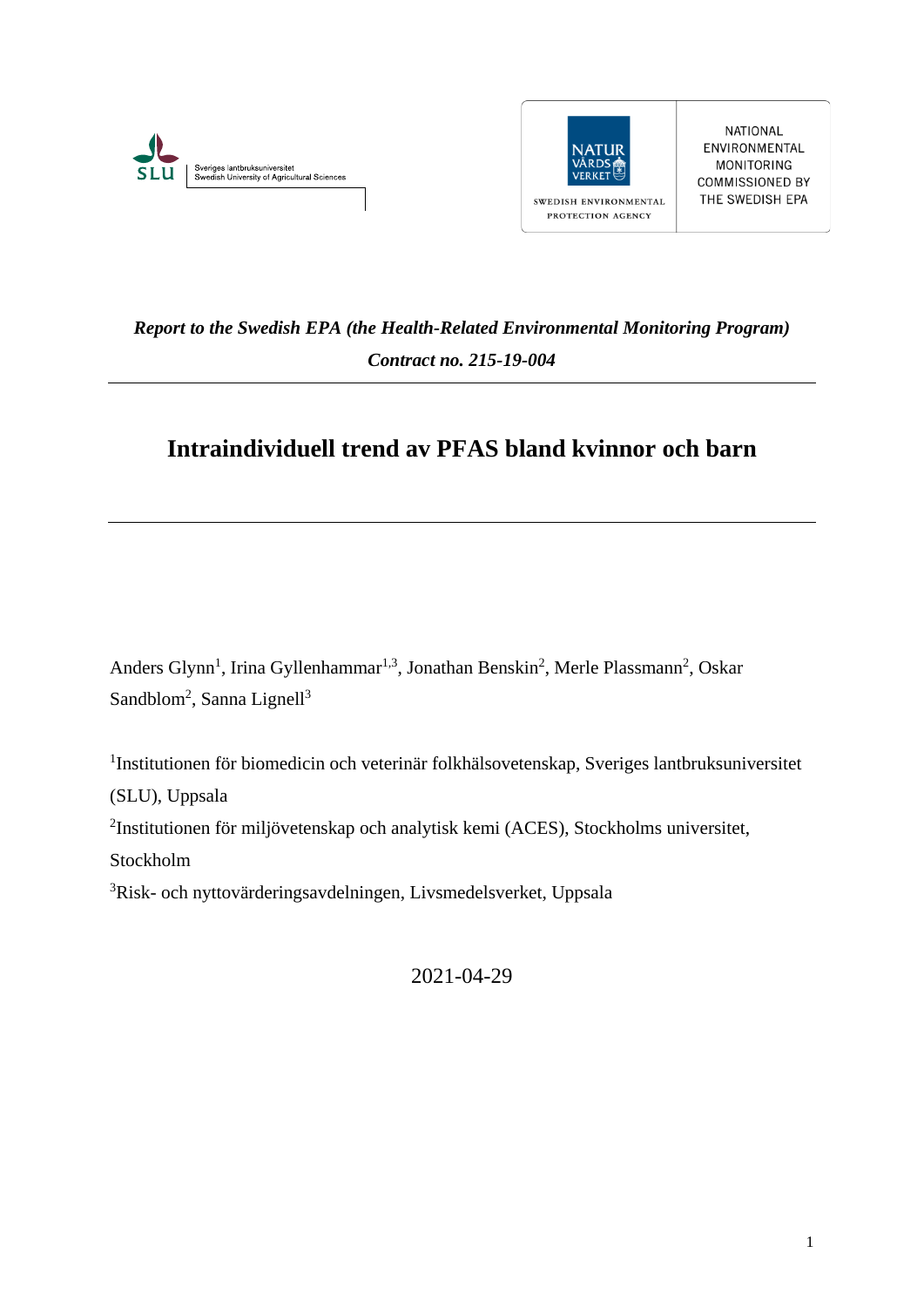

ÄRENDENNUMMER AVTALSNUMMER PROGRAMOMRÅDE DELPROGRAM

NV-01623-19 215-19-004 Hälsorelaterad MÖ Biologiska mätdata – organiska ämnen

# **Intraindividuell trend av PFAS bland kvinnor och barn**

| Rapportförfattare<br>Anders Glynn, SLU<br>Irina Gyllenhammar,<br>SLU/Livsmedelsverket<br>Jonathan Benskin, Stockholms<br>universitet<br>Merle Plassmann, Stockholms<br>universitet<br>Oskar Sandblom, Stockholms<br>universitet<br>Sanna Lignell, Livsmedelsverket                                                                                                                                                                                                                                                                                                                                                                                                                                                                                                                                                                                                                                                                                                                                                                                                                                                                                                                                                                                                                                                                                                                                                                                                                                                                                                                                                                                                                                                                                                                                                                                                                                                                                                | <b>Utgivare</b><br>SLU<br><b>Postadress</b><br>Box 7028, 750 07 Uppsala<br><b>Telefon</b><br>018-671000 |  |  |  |
|-------------------------------------------------------------------------------------------------------------------------------------------------------------------------------------------------------------------------------------------------------------------------------------------------------------------------------------------------------------------------------------------------------------------------------------------------------------------------------------------------------------------------------------------------------------------------------------------------------------------------------------------------------------------------------------------------------------------------------------------------------------------------------------------------------------------------------------------------------------------------------------------------------------------------------------------------------------------------------------------------------------------------------------------------------------------------------------------------------------------------------------------------------------------------------------------------------------------------------------------------------------------------------------------------------------------------------------------------------------------------------------------------------------------------------------------------------------------------------------------------------------------------------------------------------------------------------------------------------------------------------------------------------------------------------------------------------------------------------------------------------------------------------------------------------------------------------------------------------------------------------------------------------------------------------------------------------------------|---------------------------------------------------------------------------------------------------------|--|--|--|
| Rapporttitel                                                                                                                                                                                                                                                                                                                                                                                                                                                                                                                                                                                                                                                                                                                                                                                                                                                                                                                                                                                                                                                                                                                                                                                                                                                                                                                                                                                                                                                                                                                                                                                                                                                                                                                                                                                                                                                                                                                                                      | <b>Beställare</b>                                                                                       |  |  |  |
| Intraindividuell trend av PFAS bland                                                                                                                                                                                                                                                                                                                                                                                                                                                                                                                                                                                                                                                                                                                                                                                                                                                                                                                                                                                                                                                                                                                                                                                                                                                                                                                                                                                                                                                                                                                                                                                                                                                                                                                                                                                                                                                                                                                              | Naturvårdsverket<br>106 48 Stockholm                                                                    |  |  |  |
| kvinnor och barn                                                                                                                                                                                                                                                                                                                                                                                                                                                                                                                                                                                                                                                                                                                                                                                                                                                                                                                                                                                                                                                                                                                                                                                                                                                                                                                                                                                                                                                                                                                                                                                                                                                                                                                                                                                                                                                                                                                                                  | <b>Finansiering</b><br>Nationell hälsorelaterad miljöövervakning                                        |  |  |  |
| Nyckelord för plats<br>Sverige                                                                                                                                                                                                                                                                                                                                                                                                                                                                                                                                                                                                                                                                                                                                                                                                                                                                                                                                                                                                                                                                                                                                                                                                                                                                                                                                                                                                                                                                                                                                                                                                                                                                                                                                                                                                                                                                                                                                    |                                                                                                         |  |  |  |
| Nyckelord för ämne<br>PFAS, blodserum, dricksvatten, exponering, kvinnor, barn, upprepade mätningar                                                                                                                                                                                                                                                                                                                                                                                                                                                                                                                                                                                                                                                                                                                                                                                                                                                                                                                                                                                                                                                                                                                                                                                                                                                                                                                                                                                                                                                                                                                                                                                                                                                                                                                                                                                                                                                               |                                                                                                         |  |  |  |
| Tidpunkt för insamling av underlagsdata<br>1996-2019                                                                                                                                                                                                                                                                                                                                                                                                                                                                                                                                                                                                                                                                                                                                                                                                                                                                                                                                                                                                                                                                                                                                                                                                                                                                                                                                                                                                                                                                                                                                                                                                                                                                                                                                                                                                                                                                                                              |                                                                                                         |  |  |  |
| Sammanfattning<br>I den här studien undersöktes hur serumhalterna av PFOA, PFNA, PFDA, PFUnDA, PFHxS<br>(linjär och grenade) och PFOS (linjär och grenade) förändrats hos unga kvinnor och deras<br>förstfödda barn (POPUP-kohorten) under en 12-årsperiod av upprepade provtagningar (2-4<br>gånger). Två grupper av mammor provtogs för första gången tre veckor efter förlossningen.<br>De som provtogs första gången 1996-99 följdes upp en gång efter 12 år (N=57) och de som<br>lämnade första provet 2004-2011 följdes upp 2-3 gånger 4-12 år senare (N=13-44). Under<br>åren 1996-99 provtogs spädbarn vid 3 månaders ålder och följdes upp 12 år senare (N=31).<br>Under åren 2008-2015 togs första provet på barnen när de fyllt 4 år eller 8 år. 4-åringarna<br>följdes upp vid 8 år (N=34) eller vid 8 och 12 års ålder (N=11) och 8-åringarna följdes upp<br>vid 12 års ålder (N=34). De intra-individuella PFAS-trenderna, bland både mammor och<br>deras barn, verkar generellt ha påverkats av de åtgärder som vidtagits för att begränsa<br>tillverkning/användning av ämnena under de senaste årtiondena. Utfasning/förbud av PFOA<br>och PFOS, med start runt 2000, bidrog till i medeltal sjunkande intra-individuella<br>serumhalter med ökande ålder både hos mammor och barn. Åtgärder för att begränsa<br>produktion/användning av PFNA, PFDA och PFUnDA kom senare än för PFOS och PFOA.<br>Det resulterade i ökade intra-individuella serumhalter mellan första provet (1996-199) och<br>provet 12 år senare bland både mammor och barn. För deltagare med första provtagning<br>senare under studieperioden, 2004-2011 för mammor och 2008-2015 för barn, observerades<br>en tendens av i medeltal sjunkande halter med ökande ålder. Undantag var PFNA and<br>PFUnDA hos mammorna, för vilka något ökande eller stabila halter observerades. Bland<br>mammorna provtagna första gången 1996-1999, sågs i medeltal en ökning av intra- |                                                                                                         |  |  |  |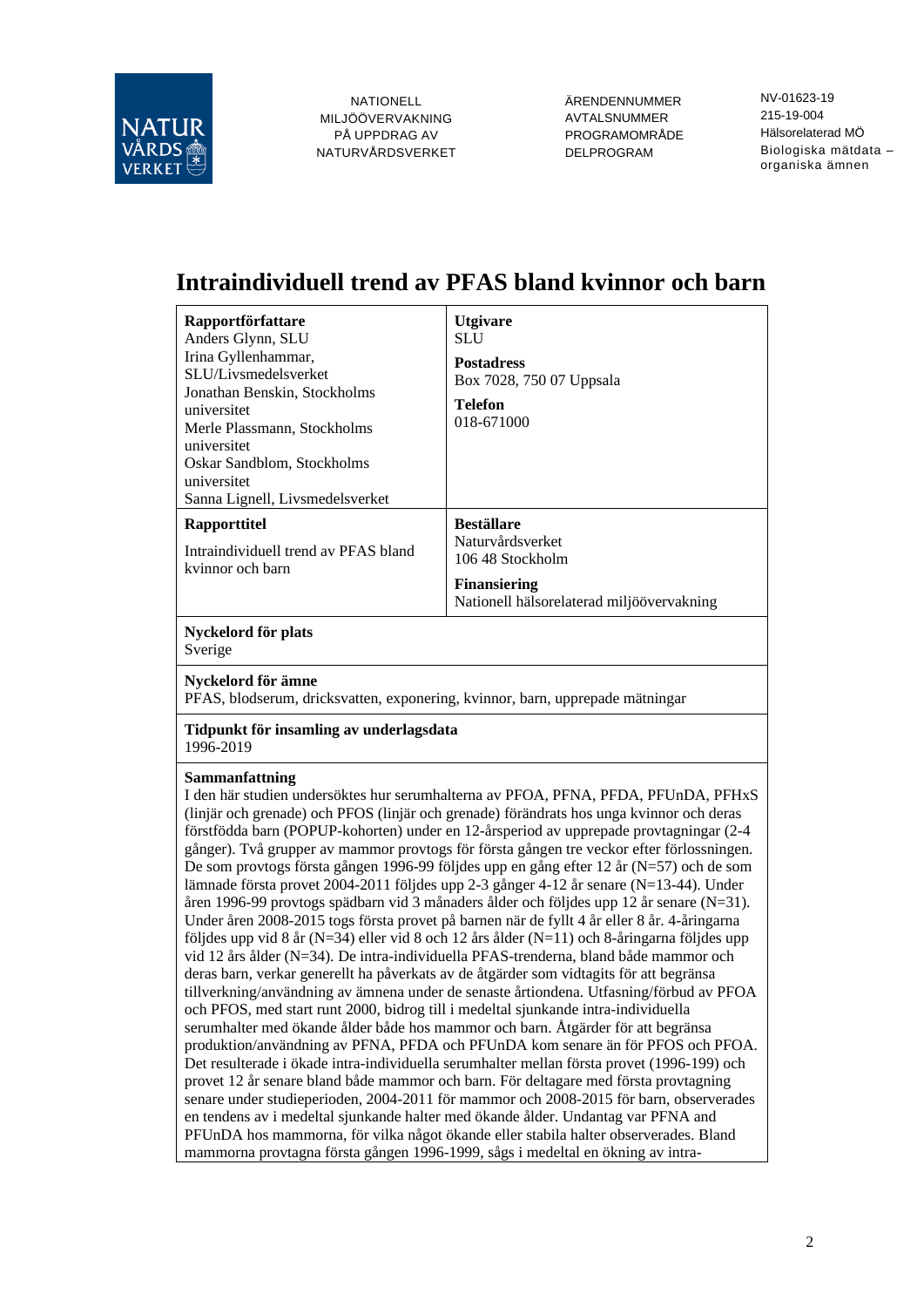

ÄRENDENNUMMER AVTALSNUMMER PROGRAMOMRÅDE DELPROGRAM

NV-01623-19 215-19-004 Hälsorelaterad MÖ Biologiska mätdata – organiska ämnen

individuella PFHxS-halter under 12-årsperioden, troligtvis på grund av de dricksvattenföroreningar av PFAS som förekommit i Uppsala. Bland barnen observerades dock ingen skillnad mellan första provtagningen vid 3 månaders ålder och 12 år senare. Bland mammorna som provtogs för första gången 2004-2011, tycks ökningen ha följts av en minskning efter att rening av PFAS från Uppsalas dricksvatten infördes 2012. En minskning av intra-individuella PFHxS-halter observerades också hos barnen mot slutet av studieperioden. Bland mammorna kan skillnader i intra-individuella PFAS-trender mellan deltagare sannolikt till viss del förklaras av hur många barn kvinnorna fött under uppföljningsperioden, eftersom elimineringen av PFAS ur kroppen ökar under graviditet, förlossning och amning.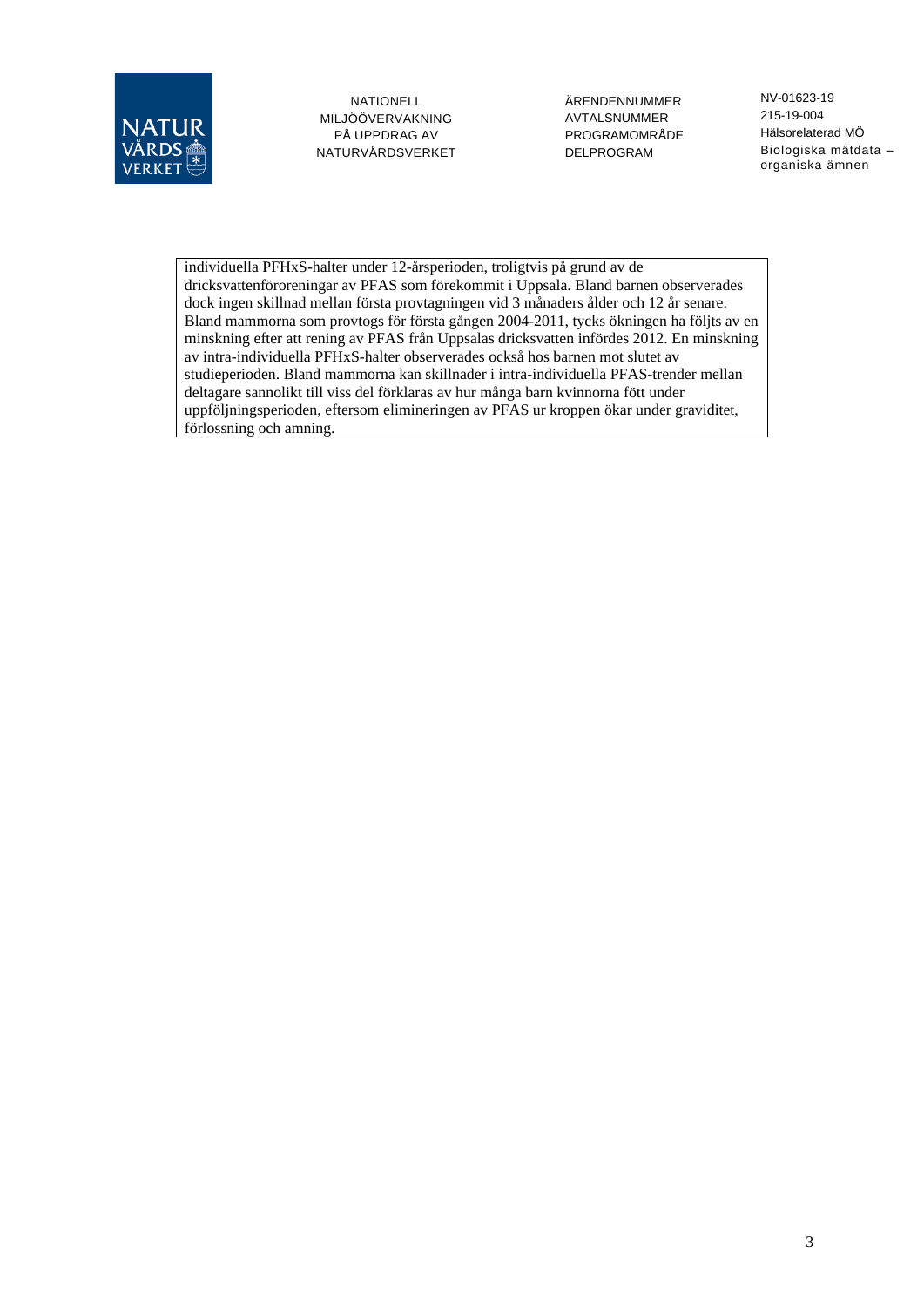

ÄRENDENNUMMER AVTALSNUMMER PROGRAMOMRÅDE DELPROGRAM

NV-01623-19 215-19-004 Hälsorelaterad MÖ Biologiska mätdata – organiska ämnen

# **Intra-individual temporal trends of perfluoroalkyl substances among mothers and their first-born children repeatedly sampled during 12 years.**

#### **Summary**

This report describes how the serum concentrations of highly fluorinated substances (PFASs) have changed among young women and their children (POPUP cohort) who have been sampled repeatedly over a 12-year period. In a cohort of first-time mothers recruited in 1996- 1999 and 2004-2011 and their first-born children from Uppsala (POPUP), PFOA, PFNA, PFDA, PFUnDA, PFHxS (linear and branched) and PFOS (linear and branched) were studied. The mothers, who were first sampled 3 weeks after delivery of their first child in 1996-99, were only followed up once after 12 years. This was also true for their 3 month old first-born babies. Starting in 2004, the mothers were followed up 4, 8 and 12 years after the first sampling 3 weeks after delivery, and their children were sampled at 4, 8 and 12 years of age (no 3-month-sampling) starting in 2008.

Among the mothers, serum concentrations of individual PFASs were in most cases significantly correlated ( $p \le 0.05$ ) between sampling occasions, with Spearman's correlation coefficients (r) of 0.14-0.91 ( $N = 14-71$ ). The strongest correlations were observed 4-12 years after delivery. Among the children, who were first sampled 1996-1999 at 3 months of age and then followed up with a sampling at 12 years of age  $(N = 31)$ , no significant correlations were observed ( $r = -0.14 - 0.35$ ,  $p > 0.05$ ). The correlations between PFASs in samples 4, 8 and 12 years after birth ( $N = 14-36$ ), on the other hand, were significant in many cases ( $r = 0.28-$ 0.81).

Differences in intra-individual trends were observed between the participating mothers and may depend, among other things, on how many children the mothers gave birth to during the follow-up. PFAS concentrations decreased by an average of 30-50% per child born during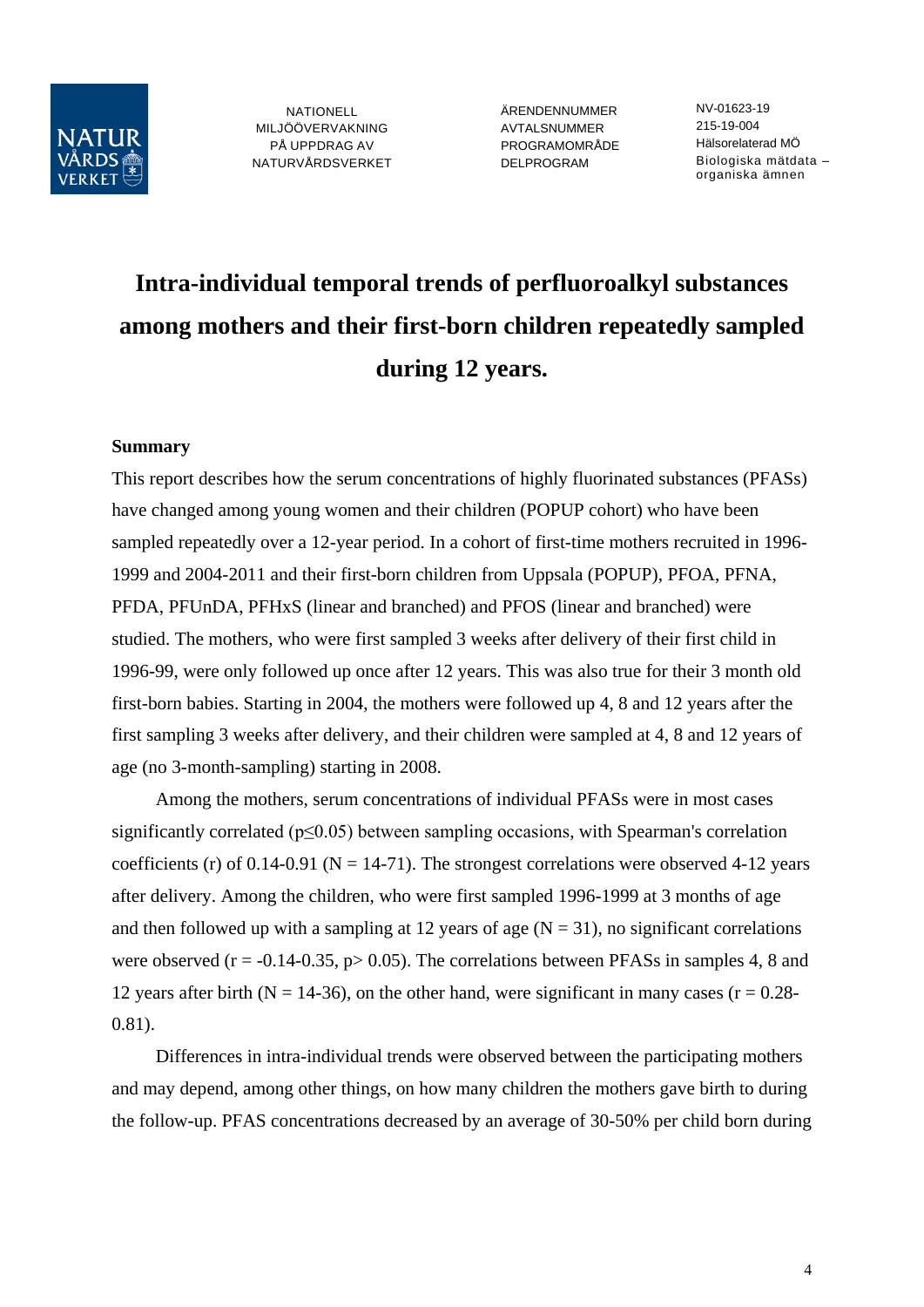

ÄRENDENNUMMER **AVTAL SNUMMER** PROGRAMOMRÅDE DELPROGRAM

NV-01623-19 215-19-004 Hälsorelaterad MÖ Biologiska mätdata – organiska ämnen

follow-up (not for PFUnDA). This is probably due to an increased elimination of PFASs linked to pregnancy, childbirth and breastfeeding.

Despite these individual differences in intra-individual trends of specific PFASs, some general conclusions could be made about intra-individual trend patterns for different PFASs. Among mothers who were sampled for the first time in 1996-1999, and then followed up with a sampling 12 years later, the PFOA and branched/linear PFOS concentrations on average decreased with increasing age, while concentrations of PFNA, PFDA, PFUnDA and branched/linear PFHxS increased. Among mothers with initial sampling starting in 2004, PFOA and PFOS concentrations on average still decreased with increasing age 4-12 years after the initial sampling, while PFDA initially decreased and thereafter stabilized at lower levels. This suggests that intra-individual cumulative PFOA and PFOS exposure was lower than cumulative elimination from the body throughout most of the follow-up period (decreasing serum levels), whereas the differences between exposure and elimination of PFDA decreased towards an equilibrium at the end of follow-up. When initial sampling started in 2004, PFNA levels were on average unchanged with increasing age, while PFUnDA levels increased towards a plateau at the end of the 12 year follow-up. For PFHxS, the concentrations seemed to decrease with increasing age towards the end of the follow-up. The homologue-specific differences in intra-individual trends may be due to differences in timing of international measures to limit production/use of the studied PFASs. Actions against PFNA, PFDA and PFUnDA came later (end of the 2000s-beginning of 2010s) than for PFOS and PFOA (beginning-middle of the 2000s). The special case of drinking water PFHxS contamination in Uppsala, with remediation in 2012, most probably also contributed to the observed PFHxS intra-individual trends.

Among the first-born children, decreasing PFOA and PFOS concentrations were in general observed throughout the follow-up from 3 months to 12 years of age. The PFHxS concentrations on average did not differ between the samples taken at 3 months of age (start 1996-1999) and 12 years later. Among children with first sampling at 4 years of age, with first sampling starting 2008-2015, slightly declining concentrations were observed with increasing age.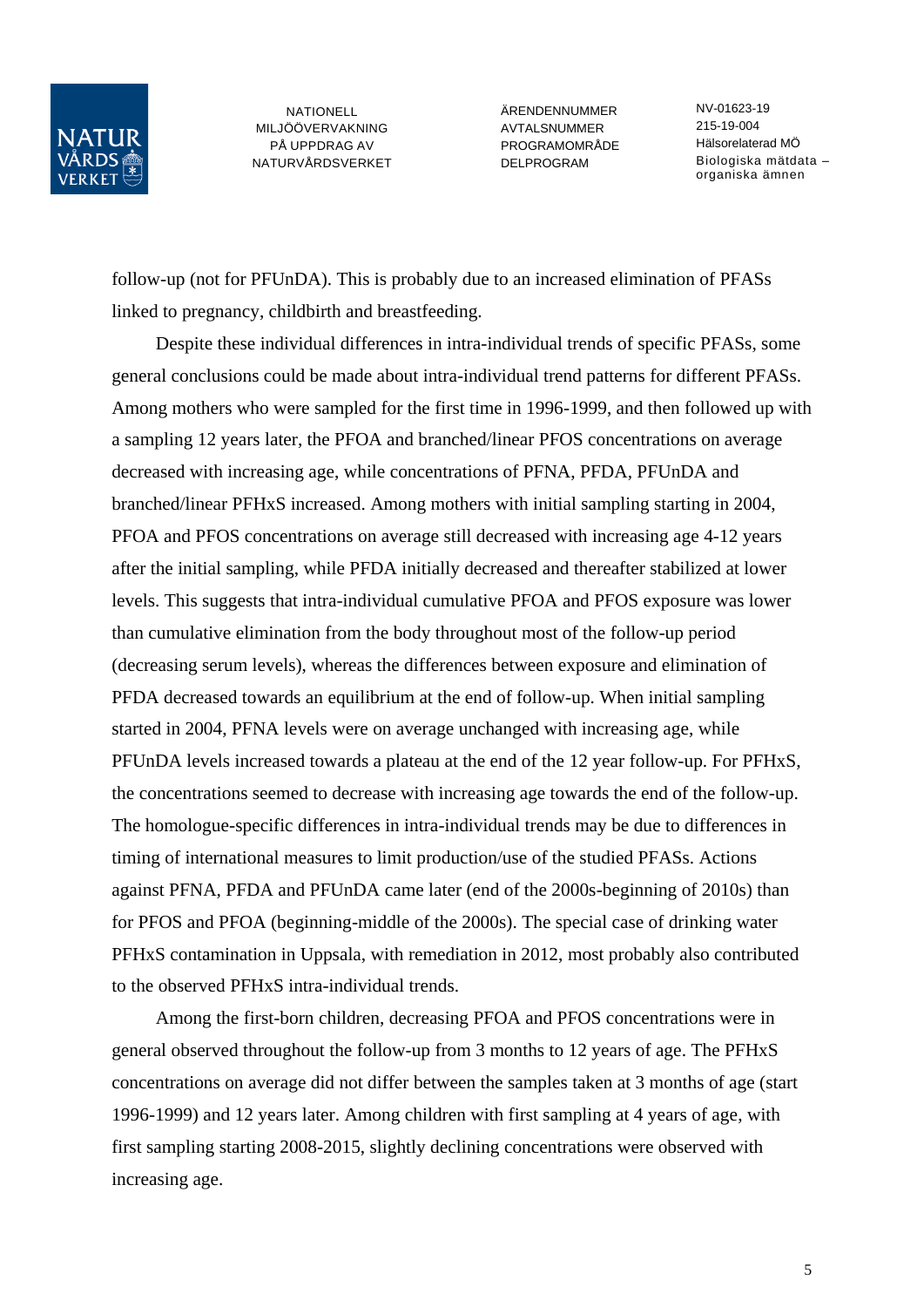

ÄRENDENNUMMER AVTALSNUMMER PROGRAMOMRÅDE DELPROGRAM

NV-01623-19 215-19-004 Hälsorelaterad MÖ Biologiska mätdata – organiska ämnen

PFNA, PFDA and PFUnDA concentrations increased with age among children sampled at 3 months of age 1996-99 and 12 years later. However, among children sampled for the first time at 4 years of age starting in 2008-2015, intra-individual concentrations of PFNA and PFDA decreased slightly up to 12 years of age. PFUnDA also seemed to decrease slightly on average after an initial period of increasing/stable levels.

Taken together, the results strongly suggests that the intra-individual trends of the PFASs, studied in both mothers and their children, were influenced by the measures taken to limit PFAS production and use in recent decades. Phasing out of PFOA and PFOS during the 2000s has generally contributed to declining serum levels with increasing age in both mothers and children. Measures to limit PFNA, PFDA and PFUnDA production/use came later than for PFOS and PFOA, which resulted in a combination of increasing serum concentrations with increasing age at the beginning of the follow-up, followed by a flattening/decrease during the latter part. The tendency of an age-dependent increase in PFHxS concentrations among mothers, and to some extent also in their children, were followed by a reduction of concentrations, on average, after the pollution of Uppsala's drinking water were remediated in 2012.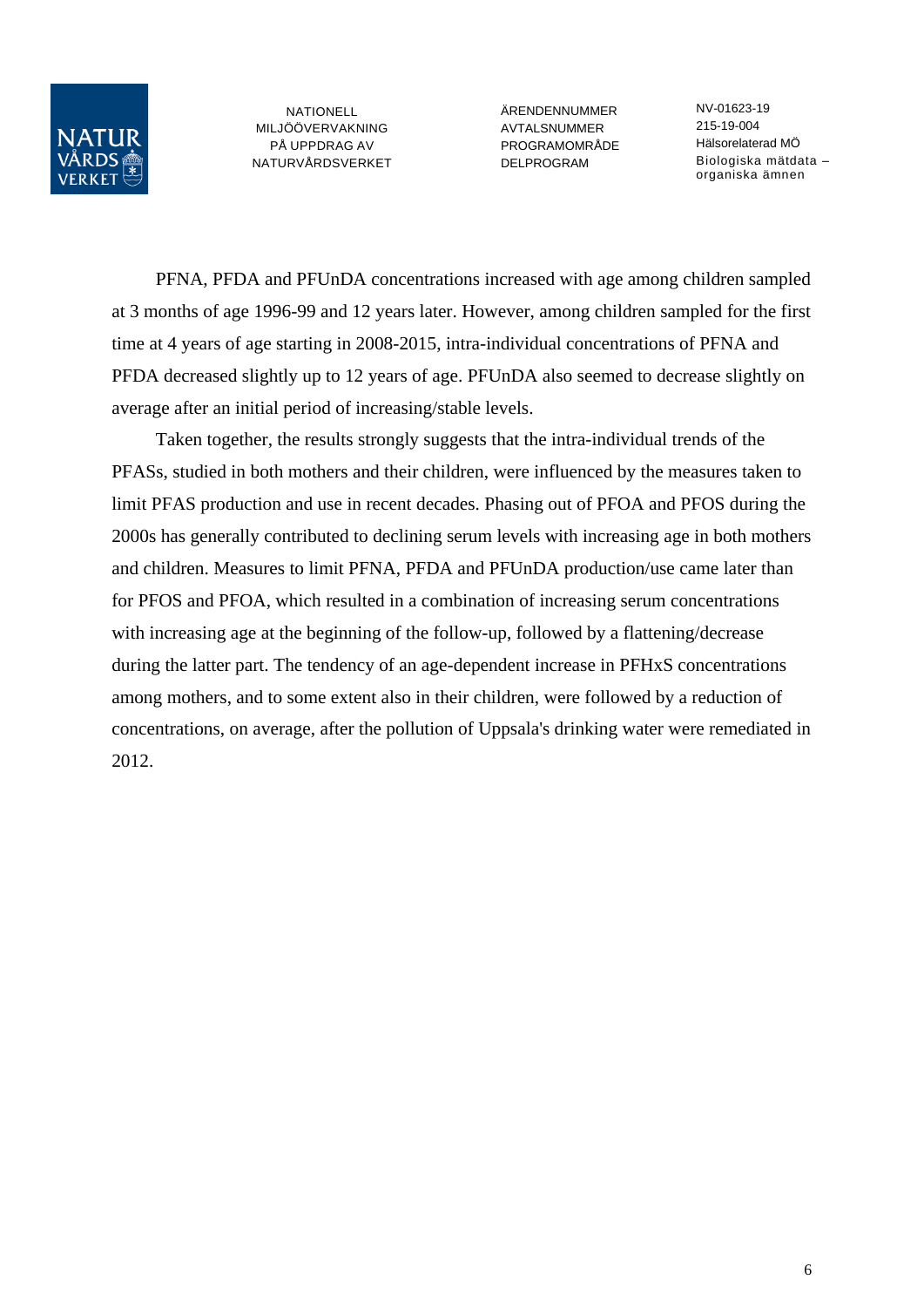

ÄRENDENNUMMER **AVTAL SNUMMER** PROGRAMOMRÅDE DELPROGRAM

NV-01623-19 215-19-004 Hälsorelaterad MÖ Biologiska mätdata – organiska ämnen

## **Introduction**

Per- och polyfluoroalkyl substances (PFASs) are surface active man-made chemicals with global use. Long-range transport of PFASs occurs in the atmosphere and in oceans, but also due to world-wide trade of products containing PFASs [1, 2]. Certain PFASs (precursors) are degraded to perfluoroalkyl acids (PFAAs), that are very persistent in the environment and are detected in wild animals and humans all over the world [2, 3]. Food is an important PFAA exposure source for humans, but drinking water (DW) also contribute to exposure, especially in areas with PFAS contamination of raw water from point-sources [4-10].

In Uppsala, DW contamination of PFAA was discovered in 2012, and thereafter the DW producer initiated measures to mitigate DW contamination [4, 11]. A cross-sectional study of temporal trends of serum concentrations of PFAAs among first-time mothers 1996- 2019 showed that concentrations of the major PFAA-contaminant in the DW, PFHxS, increased up to the end of the 2000s to the beginning of the 2010s and decreased thereafter [12, 13]. Some other PFAAs showed diverging trends unrelated to DW contamination. PFOA and PFOS decreased more or less during the whole study period, whereas PFNA, PFDA and PFUnDA initially increased but began to decrease during the middle/end of the 2000s [12, 13].

Cross-sectional temporal trends, designed as in the case of POPUP with sampling of new study participants of the same sex and age each year, mainly show changes in general exposure during the study period. It is likely that elimination, the other major factor determining PFAA serum concentrations, is more or less constant over the years. The crosssectional approach does however not give information about temporal trends in individuals (intra-individual trend), which may both be affected by changes in exposure and elimination. Knowledge about intra-individual trends is important for a better understanding of how different efforts to reduce emissions of PFASs into the environment affects human body burdens of PFAAs.

We report intra-individual temporal trends of PFAAs in blood serum from POPUP mothers sampled at delivery of their first child and 4, 8 and 12 years later. Determinants of changes in intra-individual trends, such as number of children born (parity), breast-feeding,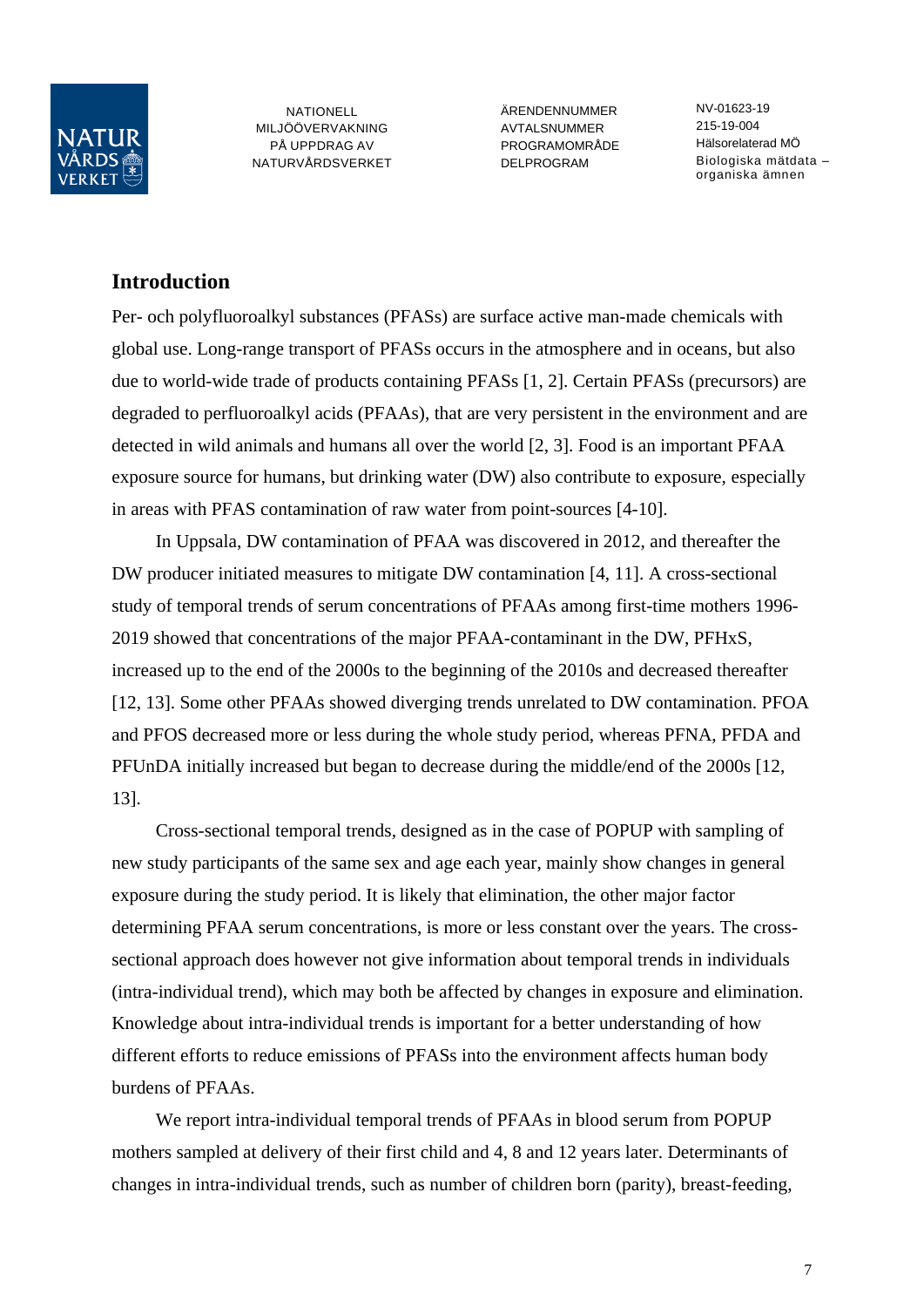

ÄRENDENNUMMER AVTALSNUMMER PROGRAMOMRÅDE DELPROGRAM

NV-01623-19 215-19-004 Hälsorelaterad MÖ Biologiska mätdata – organiska ämnen

BMI, and fish consumption were investigated. Finally, intra-individual trends of serum concentrations were investigated in the first-born POPUP children sampled at 3 months, 4, 8 and 12 years of age.

*Table 1. Characteristics of mothers that had their first child 3 weeks before the first sampling (Start) and were followed up after 4, 8 and 12 years. Years in parenthesis represent time period for each sampling.*

| Start (1996-2011)                                    | N   | Median (range)   |
|------------------------------------------------------|-----|------------------|
| Maternal age start (yrs)                             | 127 | $29(21-38)$      |
| Pre-pregnancy BMI $(kg/m2)$                          | 127 | 22.7 (18.2-39.4) |
| Fish consumption (times/month)                       | 127 | $6(0-34)$        |
| 4 years (2008-2015)                                  |     |                  |
| BMI $(kg/m2)$                                        | 45  | 22.9 (18.2-37.0) |
| No. of children from $1st$ sampling                  | 45  | $1(0-2)$         |
| Total nursing from 1 <sup>st</sup> sampling (months) | 43  | $15(3-37)$       |
| Fish consumption (times/month)                       | 45  | $8(0-19)$        |
| 8 years (2008-2019)                                  |     |                  |
| BMI $(kg/m2)$                                        | 43  | 23.2 (18.4-45.6) |
| No. of children from 1 <sup>st</sup> sampling        | 43  | $1(1-2)$         |
| Total nursing from $1st$ sampling (months)           | 38  | $19(4-61)$       |
| Fish consumption (times/month)                       | 45  | $8(0-17)$        |
| 12 years (2008-2019)                                 |     |                  |
| BMI $(kg/m2)$                                        | 69  | 23.6 (20.1-38.1) |
| No. of children from $1st$ sampling                  | 38  | $1(1-3)$         |
| Total nursing from $1st$ sampling (months)           | 68  | $19(3-82)$       |
| Fish consumption (times/month)                       | 71  | $5(0-33)$        |

## **Materials and methods**

#### *Recruitment and sampling*

First-time mothers were randomly recruited during pregnancy (1996-99) or shortly after pregnancy (2000-2015). In a subgroup of the children, serum samples were collected at 3 months of age 1996-1999. In 2008 a follow-up study on the mothers and their first-born children were initiated, with the aim to follow intra-individual temporal PFAS trends in mother and children 4, 8 and 12 years after the first sampling close to delivery. The mothers answered a self-administered questionnaire about dietary habits and other life-style factors (Table 1). A midwife/nurse took blood samples from both the mother and first-born child at home using 9 ml Vacutainer® or Vacuette® 6 serum tubes and serum was stored at -20°C.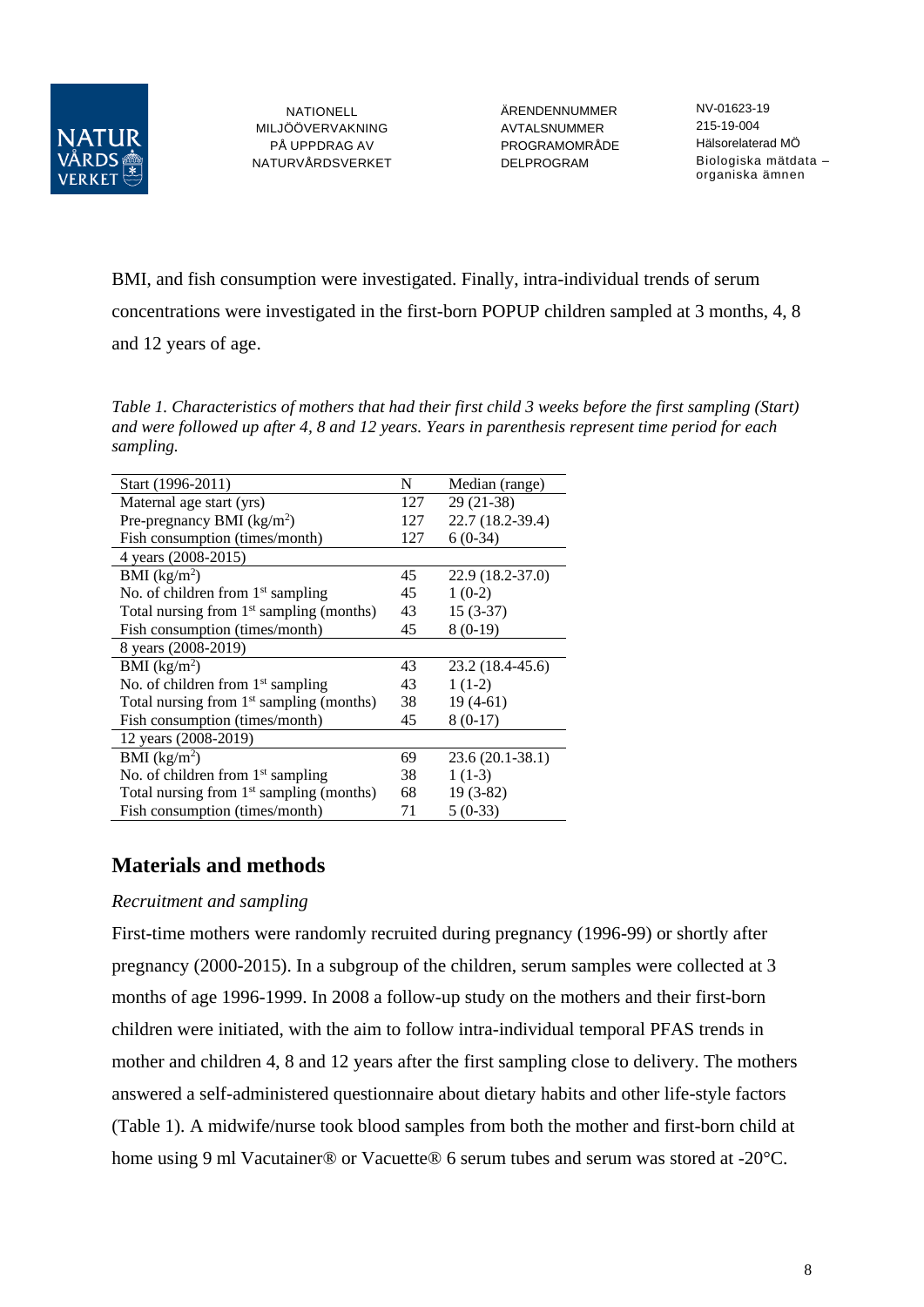

ÄRENDENNUMMER AVTALSNUMMER PROGRAMOMRÅDE DELPROGRAM

NV-01623-19 215-19-004 Hälsorelaterad MÖ Biologiska mätdata – organiska ämnen

The study was approved by the local ethics committee in Uppsala, Sweden, and the participating women gave informed consent prior to the inclusion of the children in the study.

#### *PFAS analyses*

PFASs (Table 2) were analyzed as described in Gyllenhammar et al. [4]. In short, 0.5 g of serum was spiked with internal standards and extracted twice with acetonitrile. The concentrated extract underwent dispersive clean-upon with graphitized carbon. Aqueous ammonium acetate and volumetric standards were added before instrumental analysis on an Acquity ultraperformance liquid chromatography system (UPLC) coupled to a Xevo TQ-S tandem mass spectrometer (MS/MS) (both from Waters Corp., Milford, MA, U.S.) operated in negative electrospray ionization, multiple reaction monitoring mode. Quantification was performed by isotope dilution using a 5-point calibration curve (linear, 1/x weighting, excluding the origin) which was run before and after samples. For most targets, exactly matched isotopically labelled internal standards were available (Table 2). For PFHxS and PFOS, branched and linear isomers were quantified separately. A procedural blank and control sample were included in each batch of samples.

| <b>Substance</b>                           | No of carbons in  | $\rm{Acronym}^1$ | <b>Internal</b>      |
|--------------------------------------------|-------------------|------------------|----------------------|
|                                            | fluorinated chain |                  | <b>Standards</b>     |
| Perfluoroalkyl sulfonic acids (PFSA)       |                   |                  |                      |
| Perfluorohexane sulfonic acid <sup>a</sup> | 6                 | <b>PFHxS</b>     | ${}^{18}O_2$ -PFHxS  |
| Perfluorooctane sulfonic acid <sup>a</sup> | 8                 | <b>PFOS</b>      | ${}^{13}C_4$ -PFOS   |
| Perfluoroalkyl carboxylic acids (PFCA)     |                   |                  |                      |
| Perfluorooctanoic acid                     |                   | <b>PFOA</b>      | ${}^{13}C_4$ -PFOA   |
| Perfluorononanoic acid                     | 8                 | <b>PFNA</b>      | ${}^{13}C_5$ -PFNA   |
| Perfluorodecanoic acid                     | 9                 | <b>PFDA</b>      | ${}^{13}C_2$ -PFDA   |
| Perfluoroundecanoic acid                   | 10                | PFUnDA           | ${}^{13}C_2$ -PFUnDA |
| <sup>1</sup> Buck et al. [14].             |                   |                  |                      |

#### *Table 2. PFASs included in the study.*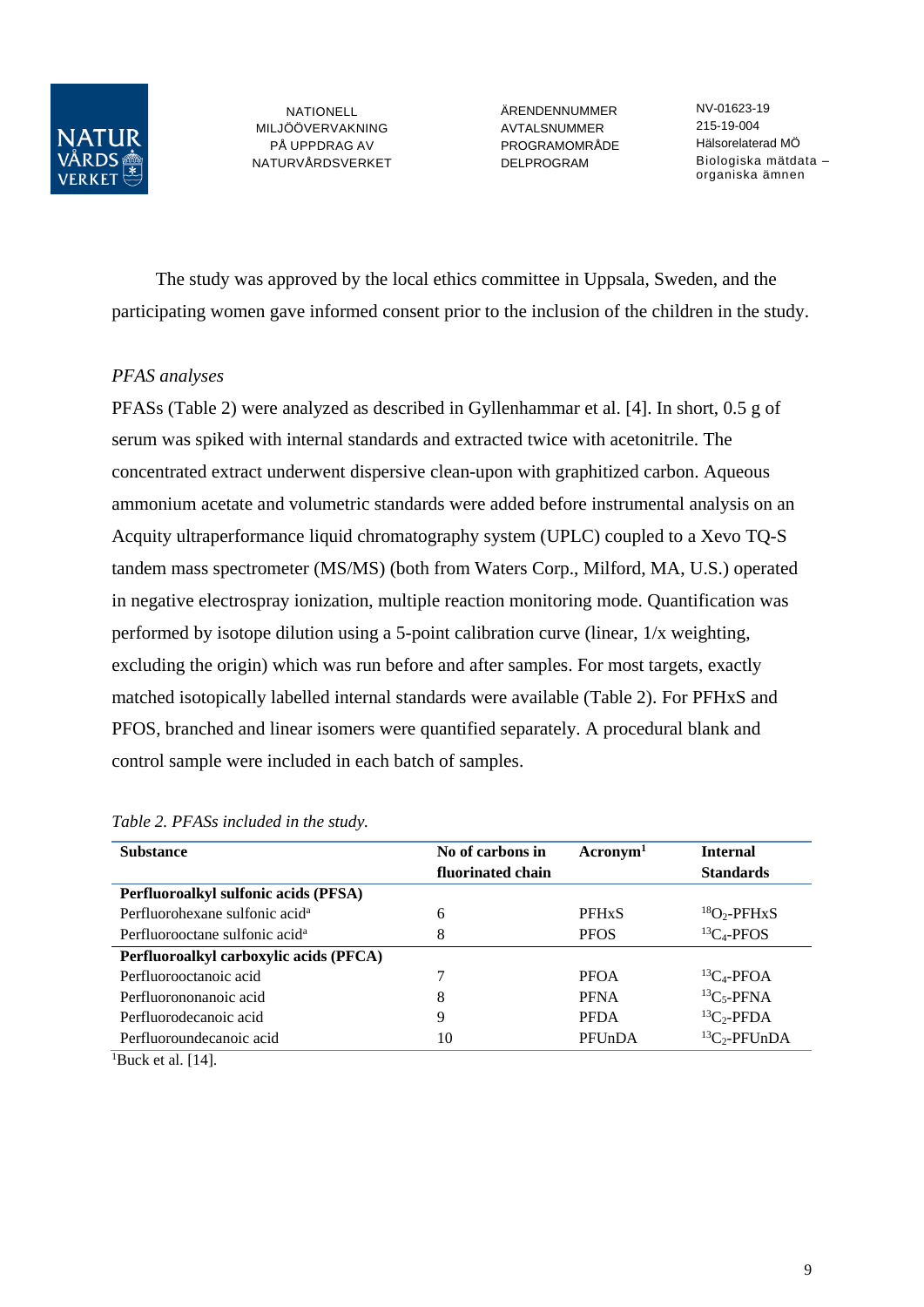

ÄRENDENNUMMER AVTALSNUMMER PROGRAMOMRÅDE DELPROGRAM

NV-01623-19 215-19-004 Hälsorelaterad MÖ Biologiska mätdata – organiska ämnen

#### *Calculations and statistical analyses*

The significance level in all analyses was set to p≤0.05. Concentrations below limit of quantification (LOQ) were set to  $LOQ/\sqrt{2}$ . Cross-sectional temporal PFAS trends were analyzed using the sampling occasion with the highest number of participants, i.e. the first sample from the mothers 1996-2011 ( $N=128$ ), and the samples from the follow-up of the children at 12 years of age 2008-2019 (N=88). Log-linear regression analyses of associations between ln-transformed serum PFAS concentrations and sampling year were performed.

Intra-individual correlations of PFAS concentrations were investigated by use of Spearman´s rank-order correlation analysis. Paired T-test was used to analyze differences between paired samples.

GLM Repeated Measure analysis was used to investigate the log-linear intra-individual temporal trends of serum PFAS concentrations among the mothers. Covariates included in the regression models were sampling year, number of children born during the follow up, body mass index (BMI), total number of months of nursing, and fish consumption.

## **Results and Discussion**

#### *PFAS concentrations*

At the first sampling, maternal linPFOS showed the highest median concentrations followed by brPFOS, PFOA and linPFHxS (Table 3). At the 12-year sampling linPFOS still showed the highest median concentrations, but was now followed by linPFHxS and brPFOS. This shows that the PFAS concentration pattern changed, most likely due to diverging temporal trends of serum concentrations of different PFASs during the study period. Among the children, PFOA and linPFOS showed the highest median concentration at 3 months of age followed by brPFOS and linPFHxS (Table 3). At the 12-year sampling the highest median concentration was observed for linPFOS, followed by PFOA, brPFOS and linPFHxS.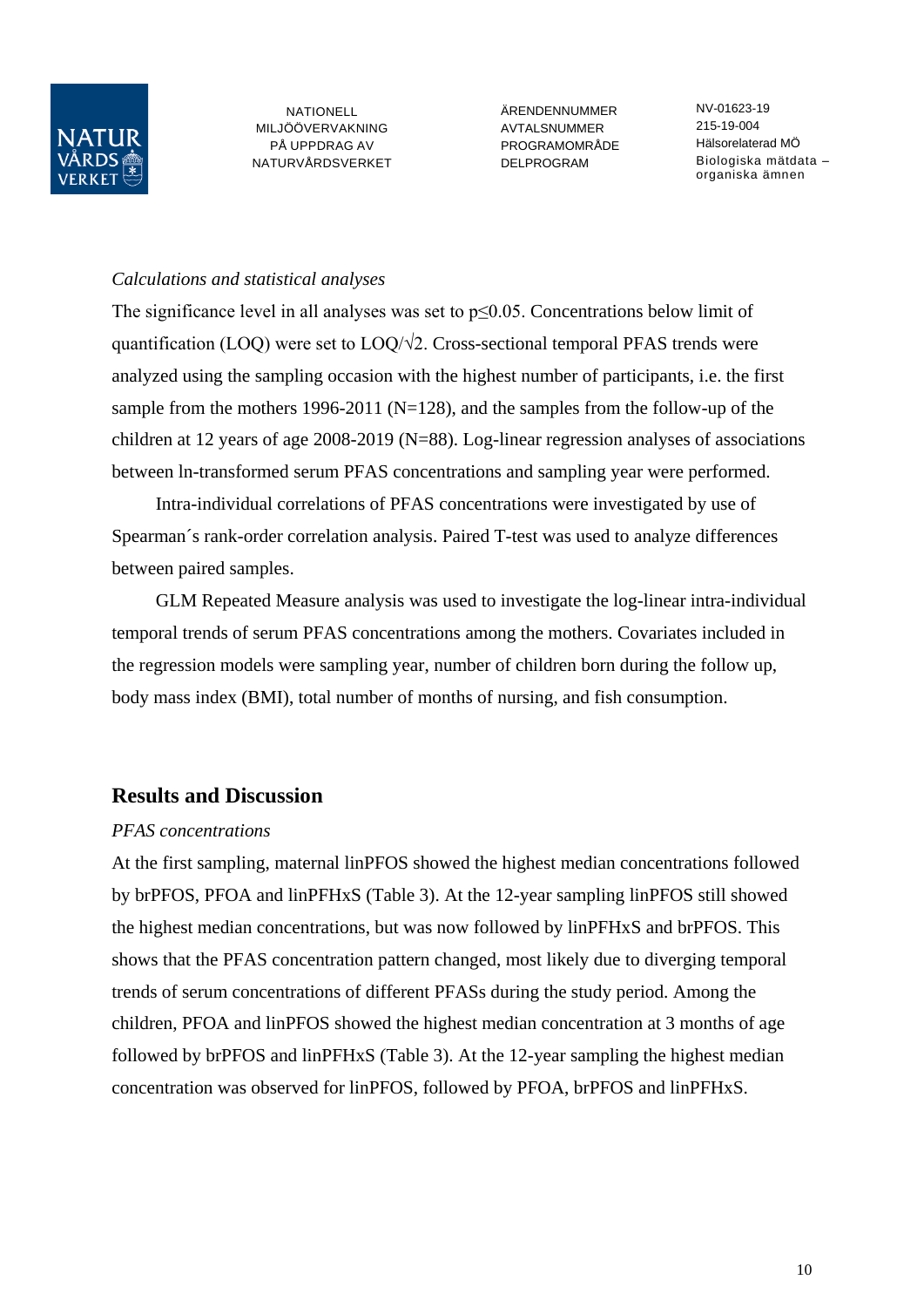

ÄRENDENNUMMER AVTALSNUMMER PROGRAMOMRÅDE DELPROGRAM

NV-01623-19 215-19-004 Hälsorelaterad MÖ Biologiska mätdata – organiska ämnen

*Table 3. PFAS concentrations in serum at the different sampling periods.*

| <b>PFAS</b>             | N   | Median (range)                | $\mathbf N$<br>Median (range)           |                         |
|-------------------------|-----|-------------------------------|-----------------------------------------|-------------------------|
| Mothers start 1996-2011 |     |                               | Children start 1996-1999 (3 months old) |                         |
| <b>PFOA</b>             | 122 | $2.28(0.561 - 5.64)$          | $\overline{31}$                         | $7.38(1.34-15.5)$       |
| <b>PFNA</b>             | 122 | 31<br>$0.410(0.0843 - 2.95)$  |                                         | $0.316(0.104-1.06)$     |
| <b>PFDA</b>             | 122 | 31<br>$0.202(0.0250 - 0.976)$ |                                         | $0.107(0.0350 - 0.263)$ |
| PFUnDA                  | 122 | $0.175(0.0250-0.791)$         | 31                                      | $0.0859(0.0250-0.181)$  |
| brPFHxS                 | 122 | $0.119(0.0050-2.17)$          | 31                                      | $0.118(0.0189 - 0.556)$ |
| linPFHxS                | 122 | $2.11(0.363 - 25.1)$          | 31                                      | $1.79(0.414 - 5.69)$    |
| brPFOS                  | 122 | $4.71(1.05-18.8)$             | 31                                      | $4.52(0.870-11.8)$      |
| linPFOS                 | 122 | $9.54(1.97-28.0)$             | 31                                      | $7.34(1.36-14.6)$       |
| 4 years 2008-2015       |     |                               | 4 years 2008-2015                       |                         |
| <b>PFOA</b>             | 45  | $0.811(0.305 - 5.66)$         | 41                                      | $2.52(0.861 - 8.34)$    |
| <b>PFNA</b>             | 45  | $0.474(0.248-2.87)$           | 41                                      | $0.697(0.323 - 2.93)$   |
| <b>PFDA</b>             | 45  | $0.288(0.103-1.73)$           | 41                                      | $0.260(0.0500 - 0.540)$ |
| PFUnDA                  | 45  | $0.303(0.0410-0.852)$         | 41                                      | $0.175(0.0750-0.770)$   |
| brPFHxS                 | 45  | $0.0943(0.0390-1.34)$         | 41                                      | $0.147(0.0071-1.65)$    |
| linPFHxS                | 45  | $1.99(0.714-1.34)$            | 41                                      | $4.25(0.550-34.9)$      |
| brPFOS                  | 45  | 41<br>$1.22(0.595-2.90)$      |                                         | $1.44(0.512-4.24)$      |
| linPFOS                 | 45  | $2.85(1.45-6.66)$             | 41                                      | 2.25 (0.871-7.12)       |
| 8 years 2008-2019       |     |                               | 8 years 2008-2019                       |                         |
| <b>PFOA</b>             | 45  | $0.910(0.332 - 2.15)$         | 67                                      | $1.76(0.400-4.00)$      |
| <b>PFNA</b>             | 45  | $0.610(0.234-1.37)$           | 67                                      | $0.678(0.287-2.13)$     |
| <b>PFDA</b>             | 45  | $0.338(0.122 - 0.792)$        | 67                                      | $0.253(0.0500 - 0.626)$ |
| PFUnDA                  | 44  | $0.344(0.0931 - 0.834)$       | 67                                      | $0.191(0.0400 - 0.524)$ |
| brPFHxS                 | 45  | $0.109(0.0390-1.10)$          | 67                                      | $0.0700(0.0150-1.29)$   |
| linPFHxS                | 45  | $1.86(0.537-11.4)$            | 67                                      | $1.95(0.639-17.8)$      |
| brPFOS                  | 45  | $1.09(0.278-2.35)$            | 67<br>$1.40(0.543-4.66)$                |                         |
| linPFOS                 | 45  | $3.13(0.863 - 8.49)$          | 67                                      | $2.92(1.12-18.8)$       |
| 12 years 2008-2019      |     |                               |                                         | 12 years 2008-2019      |
| <b>PFOA</b>             | 71  | $1.33(0.405 - 6.53)$          | 89                                      | $1.85(0.406-3.71)$      |
| <b>PFNA</b>             | 71  | $0.550(0.168-2.46)$           | 89                                      | $0.520(0.0400-3.92)$    |
| <b>PFDA</b>             | 69  | $0.256(0.114-0.891)$          | 88                                      | $0.221(0.0400 - 0.507)$ |
| PFUnDA                  | 71  | $0.251(0.0750)-0.821$         | 89                                      | $0.110(0.0400 - 0.490)$ |
| brPFHxS                 | 71  | $0.179(0.0110-2.68)$          | 89                                      | $0.0535(0.00500-1.01)$  |
| linPFHxS                | 71  | $2.78(0.252 - 29.2)$          | 89                                      | $1.17(0.298-12.4)$      |
| brPFOS                  | 71  | $1.71(0.399 - 4.85)$          | 89                                      | $1.62(0.431-4.42)$      |
| linPFOS                 | 71  | $3.81(0.907-13.7)$            | 89                                      | 3.15 (0.833-9.72)       |

Significant positive correlations were observed between maternal PFAS concentrations at the different sampling occasions (Table 4). Comparisons of correlations between the different sampling occasions were complicated by the fact that different sampling occasions did not include the same participants, and also not the same number of participants. Nevertheless, when looking at the correlations for the first sampling it seemed to be weakest when correlated with the 12-year follow-up, with a few exceptions (Table 4). Correlations between the initial sampling and the 4-year follow-up were in many cases weaker than correlations between the 4-, 8- and 12-year samplings. This could at least partially be due to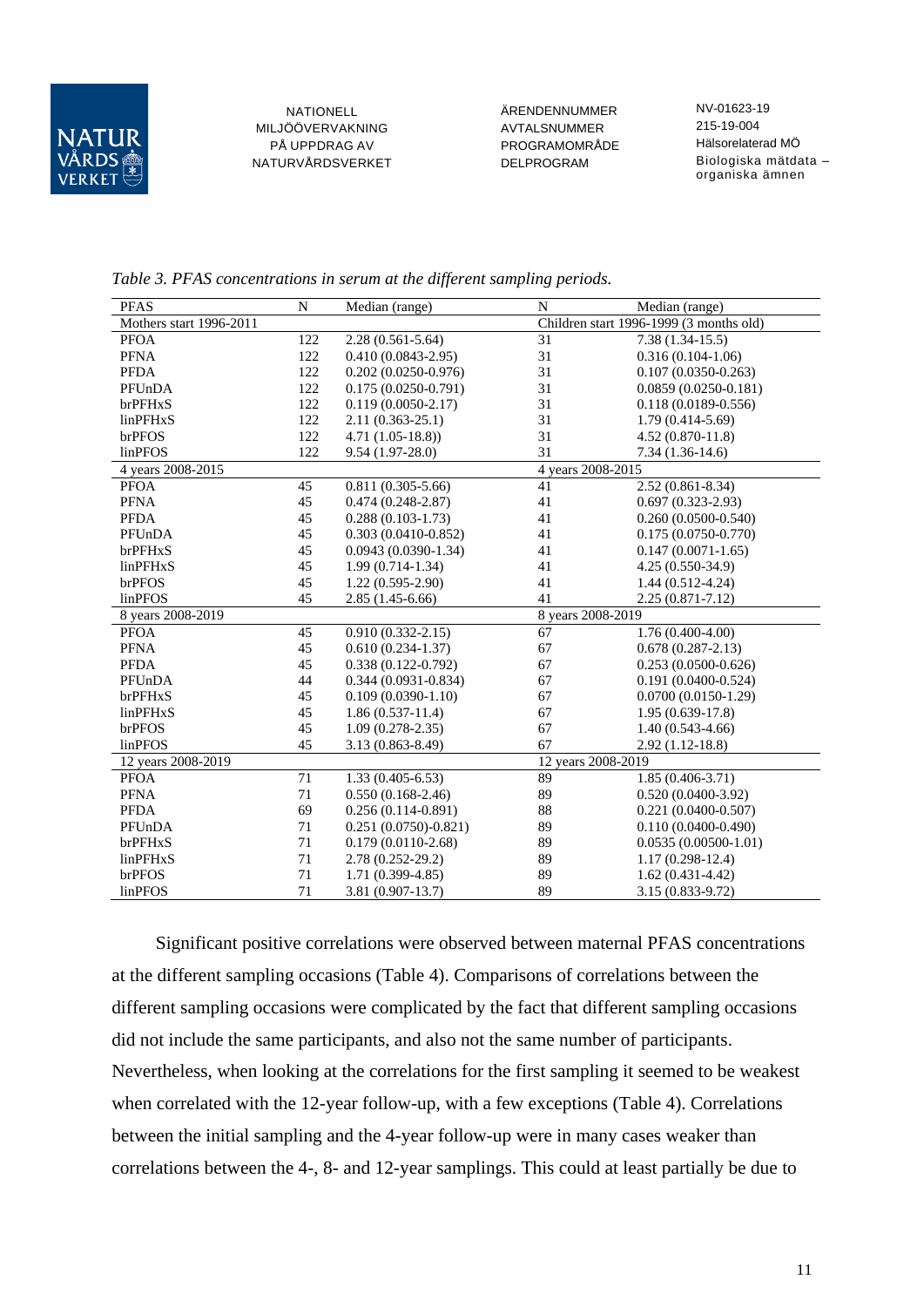

ÄRENDENNUMMER AVTALSNUMMER PROGRAMOMRÅDE DELPROGRAM

NV-01623-19 215-19-004 Hälsorelaterad MÖ Biologiska mätdata – organiska ämnen

the tendencies of larger intra-individual changes in concentrations during the first 4 years of follow-up in comparison to the later follow-up periods (see below). The long half-lives of the studied PFASs in serum, being on average more than a year [15], contributed to the relatively strong correlations during the 4 to 12 years of follow-up.

*Table 4. Mothers. Spearman´s correlation coefficients between intra-individual concentrations of PFASs at different sampling occasions after repeated sampling of participants for 12 years. Number of participants within parenthesis in the PFOA columns. Coefficients in bold r>0.7.*

|                | 4 years      | 8 years      | 12 years     |
|----------------|--------------|--------------|--------------|
| PFOA start     | $0.376*(45)$ | $0.504*(45)$ | $0.283*(71)$ |
| 4 years        |              | $0.619*(45)$ | 0.363(14)    |
| 8 years        |              |              | $0.705*(14)$ |
| PFNA start     | $0.429*$     | $0.515*$     | 0.278*       |
| 4 years        |              | $0.785*$     | $0.833*$     |
| 8 years        |              |              | $0.899*$     |
| PFDA start     | $0.674*$     | $0.725*$     | $0.289*$     |
| 4 years        |              | $0.708*$     | $0.681*$     |
| 8 years        |              |              | $0.797*$     |
| PFUnDA start   | $0.715*$     | $0.618*$     | $0.268*$     |
| 4 years        |              | $0.666*$     | $0.881*$     |
| PFUnDA 8 years |              |              | 0.549        |
| brPFHxS start  | $0.593*$     | $0.358*$     | $0.265*$     |
| 4 years        |              | $0.825*$     | $0.824*$     |
| 8 years        |              |              | $0.866*$     |
| linPFHxS start | 0.739*       | $0.546*$     | $0.351*$     |
| 4 years        |              | $0.788*$     | $0.846*$     |
| 8 years        |              |              | $0.866*$     |
| brPFOS start   | $0.628*$     | $0.364*$     | 0.137        |
| 4 years        |              | $0.660*$     | 0.182        |
| 8 years        |              |              | 0.335        |
| linPFOS start  | $0.601*$     | $0.447*$     | $0.385*$     |
| 4 years        |              | $0.716*$     | $0.675*$     |
| 8 years        |              |              | $0.912*$     |
| $*n<0.05$      |              |              |              |

\*p≤0.05

Comparisons between studies of repeated PFAS measurement in blood are complicated by differences in study design and in study populations. Nevertheless, in a study of plasma PFAS concentrations among 100 women from Norway [16], with a mean time between two pregnancies (and sampling) of 18 months (range: 3-53 months), the Pearson´s correlation coefficient for natural log concentrations of PFOA was 0.50, for PFNA 0.39, PFDA 0.60,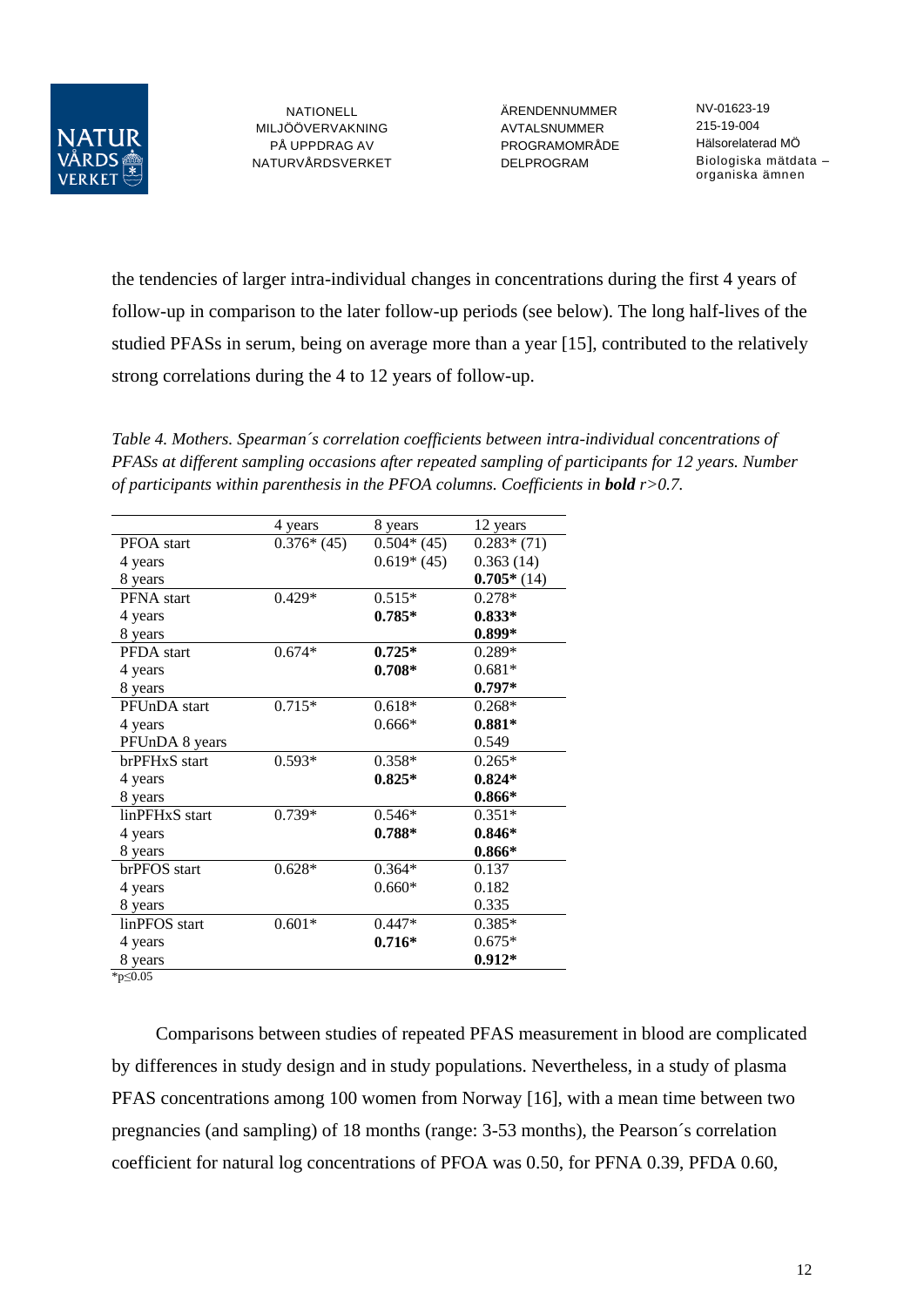

ÄRENDENNUMMER AVTALSNUMMER PROGRAMOMRÅDE DELPROGRAM

NV-01623-19 215-19-004 Hälsorelaterad MÖ Biologiska mätdata – organiska ämnen

PFUnDA 0.71, PFHxS 0.74, and PFOS 0.80 [16]. In our study the corresponding Pearson´s correlation coefficients for natural log concentrations at the first sampling 3 weeks after delivery of the first child and 4 year sampling were similar, except for PFNA (stronger) and linPFOS (weaker); 0.44 (PFOA), 0.66 (PFNA), 0.75 (PFDA), 0.70 (PFUnDA), 0.72 (linPFHxS), and 0.53 (linPFOS). These correlations were, as also in the case of the Spearman correlation analyses (Table 4), all statistically significant ( $p \le 0.05$ ).

*Table 5. Children. Spearman´s correlation coefficients between intra-individual concentrations of PFASs at different sampling occasions after repeated sampling of participants for 12 years. Number of participants within parenthesis in the PFOA columns. Coefficients in bold r>0.7.*

|                           | 8 years      | 12 years     |
|---------------------------|--------------|--------------|
| PFOA start (3 months old) |              | $-0.137(31)$ |
| 4 years                   | $0.717*(34)$ | $0.587*(14)$ |
| 8 years                   |              | $0.725*(36)$ |
| <b>PFNA</b> start         |              | 0.134        |
| 4 years                   | $0.491*$     | 0.393        |
| 8 years                   |              | $0.525*$     |
| PFDA start                |              | 0.142        |
| 4 years                   | $0.398*$     | 0.276        |
| 8 years                   |              | $0.604*$     |
| PFUnDA start              |              | 0.168        |
| 4 years                   | $0.349*$     | 0.502        |
| PFUnDA 8 years            |              | $0.474*$     |
| brPFHxS start             |              | 0.346        |
| 4 years                   | $0.539*$     | 0.517        |
| 8 years                   |              | $0.442*$     |
| linPFHxS start            |              | 0.345        |
| 4 years                   | $0.822*$     | $0.644*$     |
| 8 years                   |              | $0.883*$     |
| brPFOS start              |              | 0.092        |
| 4 years                   | $0.477*$     | $0.802*$     |
| 8 years                   |              | $0.616*$     |
| linPFOS start             |              | 0.044        |
| 4 years                   | $0.567*$     | 0.560        |
| 8 years                   |              | $0.805*$     |

\*p≤0.05

Among the children, correlations between concentrations measured during infancy (age: 3 months) and 12 years later were not statistically significant, whereas correlations between the 4-, 8- and 12-year samplings in most cases were statistically significant (Table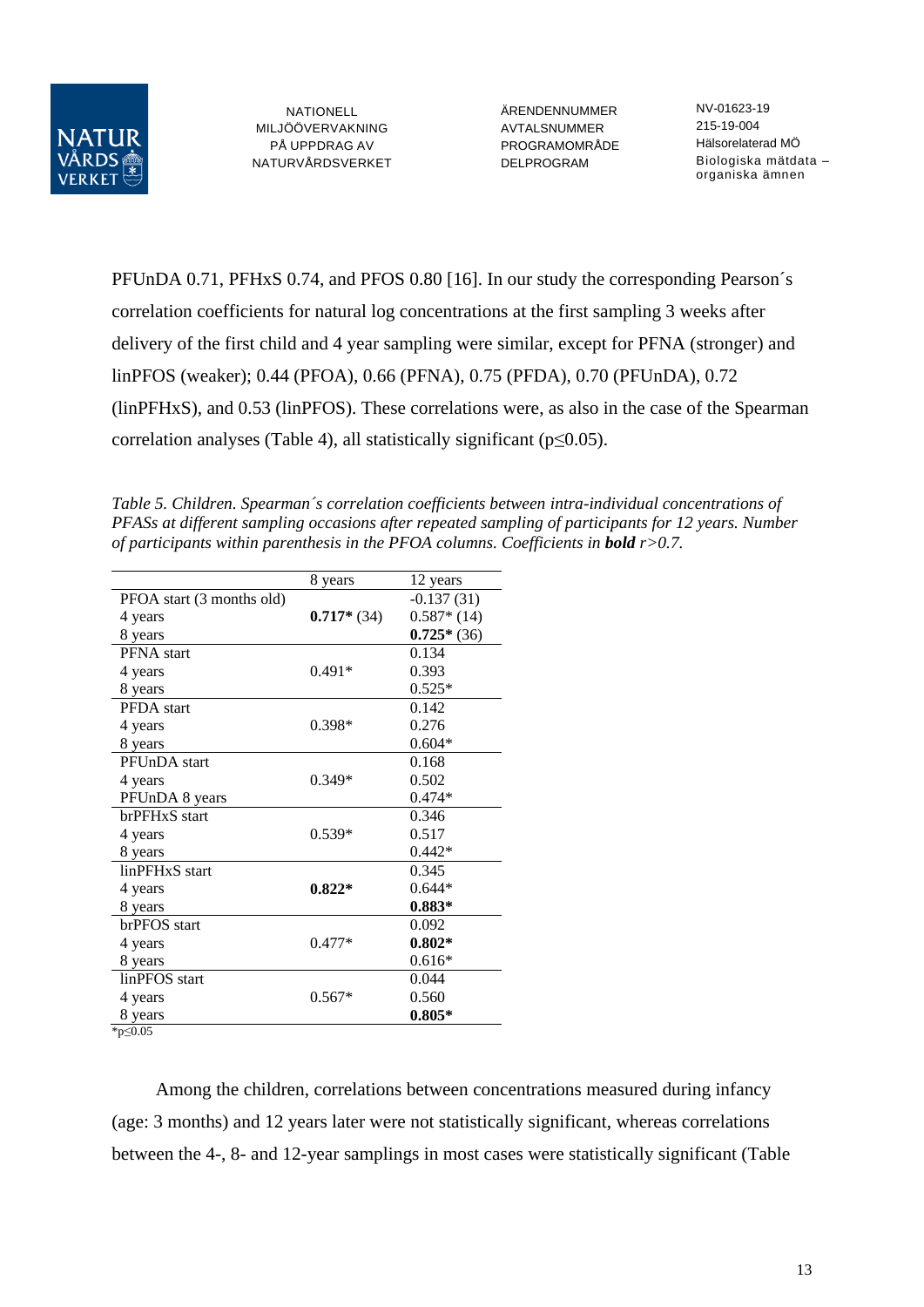

ÄRENDENNUMMER AVTALSNUMMER PROGRAMOMRÅDE DELPROGRAM

NV-01623-19 215-19-004 Hälsorelaterad MÖ Biologiska mätdata – organiska ämnen

5). The non-significant correlations between concentrations at the 3-month and 12-year samplings may be due to changes in sources of cumulative exposure from *in utero* transfer and breast-feeding during infancy to food and drinking water after the nursing period. The stronger correlations during the childhood period from 4 to 12 years of age suggests that the influence of *in utero* and breast milk exposure had weakened in relation to other exposure sources during childhood, and that the individual exposure levels were relatively stable during this childhood period.

*Table 6. Cross-sectional temporal trends of PFASs in maternal (1996-2011, N=128) serum, sampled 3 weeks after delivery, and serum of their first-born 12-year-old child (2008-2019, N=88).*

| <b>PFAS</b> | % change (mean (SE)) |                      |
|-------------|----------------------|----------------------|
|             | Mothers (1996-2011)  | Children (2008-2019) |
| <b>PFOA</b> | $-4.0(0.64)$ *       | $-7.9(0.92)$         |
| <b>PFNA</b> | 3.5(0.76)            | $-3.8(1.7)$          |
| <b>PFDA</b> | 4.5(0.94)            | $-4.4(1.3)$          |
| PFUnDA      | 11(1.3)              | ns                   |
| br-PFHxS    | 9.2(1.6)             | ns                   |
| lin-PFHxS   | 7.5(1.1)             | ns                   |
| br-PFOS     | $-9.0(0.71)$         | $-8.6(1.3)$          |
| lin-PFOS    | $-7.8(0.67)$         | $-5.8(1.5)$          |

ns=no statistically significant trend  $(p>0.05)$ 

#### *Cross-sectional temporal trends*

In cross-sectional studies, temporal trends of serum PFAS concentrations are generally a net result of cumulative PFAS exposure and cumulative elimination before the cross-sectional sampling. Since new participants are sampled at each sampling time-point, the observed temporal trend is influenced by a birth cohort effect on cumulative exposure. As an example, POPUP mothers (average age  $\approx$ 30 years) sampled year 1996, 3 weeks after delivery of their first child, were born around 1966, whereas 30-year-old mothers sampled in 2011 were born 15 years later around 1981. It is not likely that the elimination rates (half-lives) of the studied PFASs changed significantly in the sampled age group of primiparous women during study period. Consequently, differences in PFAS concentrations among mothers from the two sampling occasions was mainly due differences in cumulative exposure. As an example, a lower average PFAS concentration among mothers sampled 2011 than among mothers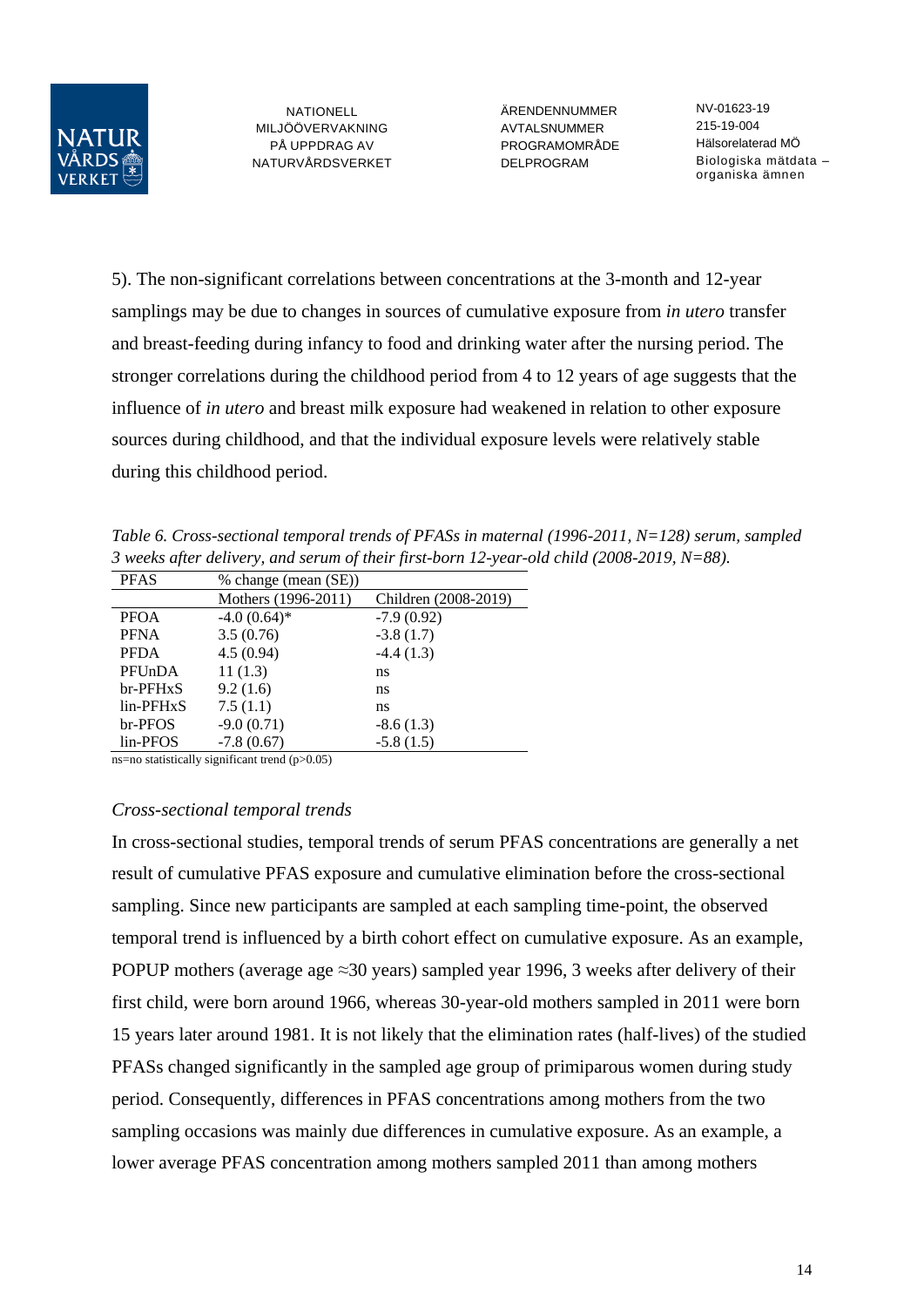

ÄRENDENNUMMER **AVTAL SNUMMER** PROGRAMOMRÅDE DELPROGRAM

NV-01623-19 215-19-004 Hälsorelaterad MÖ Biologiska mätdata – organiska ämnen

sampled year 1996 would mainly be a result of a decreased cumulative exposure of first-time mothers during the period 1981-2011 than during 1966-1996. In line with the results of the previous cross sectional study on POPUP mothers 1996-2010 [17], PFOA concentrations decreased on average about 4% per year in the present study, and lin- and brPFOS about 8- 9% per year (Table 6). Increasing temporal trends (3.5%-11%) were observed for PFNA, PFDA, PFUnDA and lin- and br-PFHxS, as also observed in the previous cross-sectional study [17].

The observed decreasing trends of PFOS and PFOA were mainly due to phase-out of production and use of these PFASs and related compounds by the main manufacturers in North America and Europe the 2000s [18]. This has led to decreased exposure from food [19], and most likely also from some other possible exposure sources [18]. The slower decrease for PFOA was due to a slower phase-out than of PFOS. For the PFCAs with 8 or more carbons in the fluorinated carbon chain, the increasing trends most likely illustrates a much later phase-out of production of these and related PFASs than of PFOS and PFOA [18]. The increase in PFHxS isomer concentrations, observed both in the present study and in Glynn et al. [17], was mainly due to exposure from PFHxS-contaminated drinking water in Uppsala [4], which was mitigated in 2012, a year later than the final sampling in the crosssectional trend (Table 6).

Among the 12-year-old children cross-sectional sampled 2008-2019 (Table 6), similar decreasing cross-sectional trends of PFOS and PFOA were observed as among mothers (1996-2011) and in an extended cross-sectional study on POPUP children 2008-2019 [13, 20]. This suggests that the decrease in human exposure to these PFASs continued after 2011 in Uppsala, as also have been shown in extended temporal trend studies of POPUP mothers 1996-2019 [12, 13]. In the children, PFNA and PFDA showed declining trends 2008-2019, which is in line with the results of the extended trend study on mothers, where declines were suggested from around 2005, and in children [13, 20]. The non-significant trend of PFUnDA and PFHxS among the 12-year-old children were most likely due to a combination of a relatively late change from increasing to decreasing cumulative exposure during the study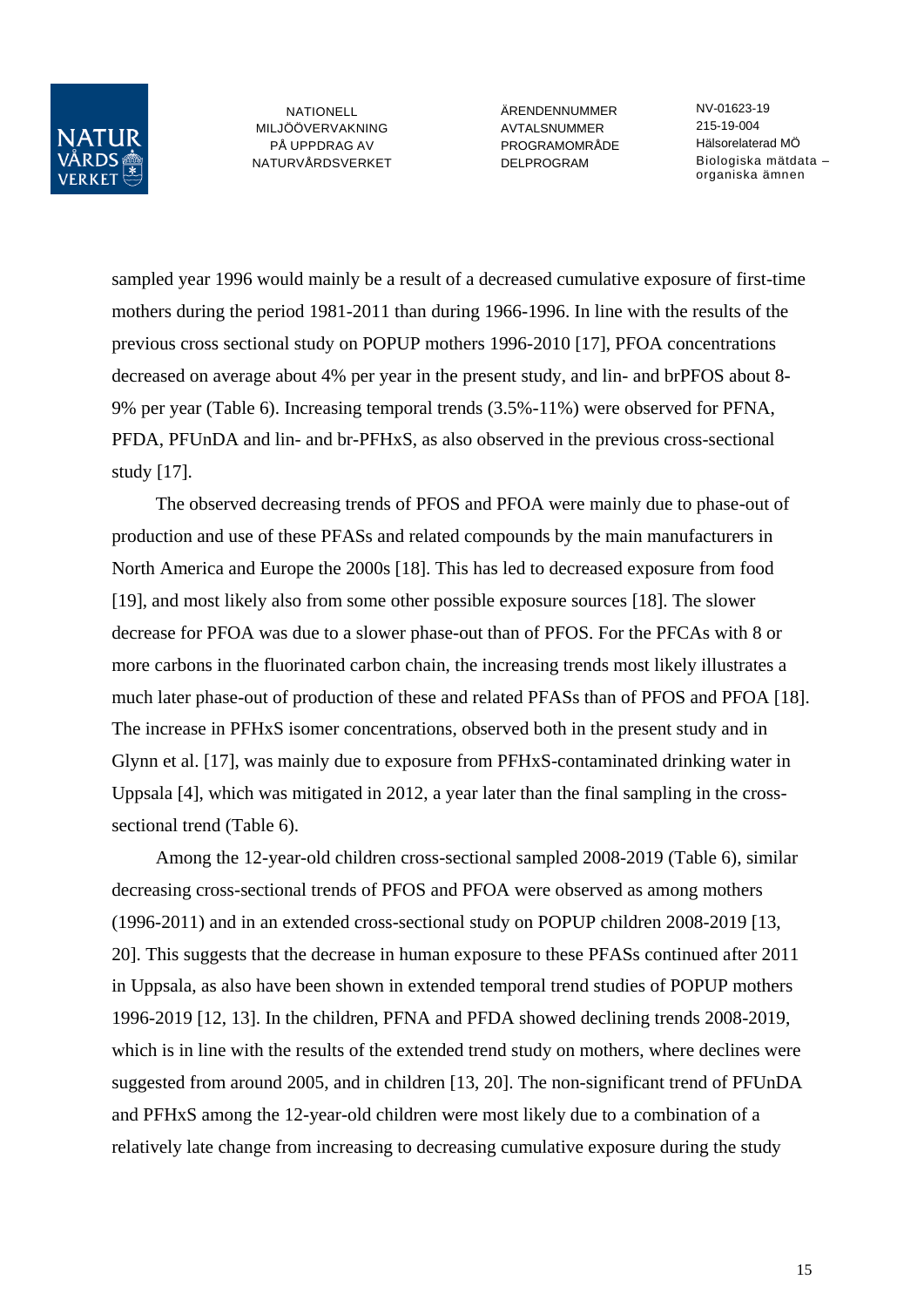

ÄRENDENNUMMER AVTALSNUMMER PROGRAMOMRÅDE DELPROGRAM

NV-01623-19 215-19-004 Hälsorelaterad MÖ Biologiska mätdata – organiska ämnen

period (around 2010) in comparison to PFNA and PFDA and a low statistical power to detect temporal trends (N=88).



**B)**



*Figure 1. Serum concentrations of PFCAs in mothers from the POPUP cohort with A) 4 measurements starting 3 weeks after delivery of their 1st child and ending 12 years later (N=13), and B) mothers with 3 repeated samplings during the first 8 years after delivery (N=44).*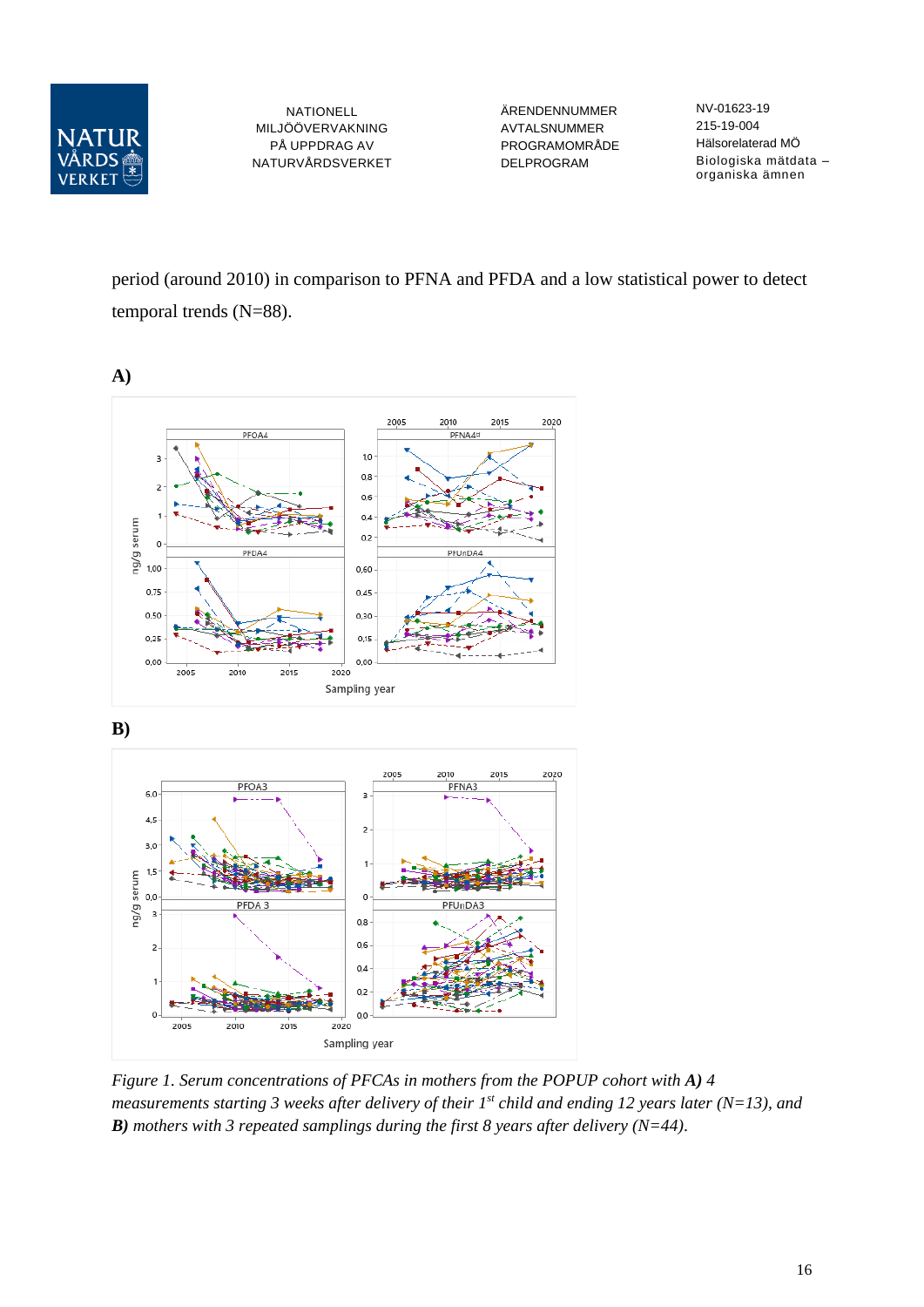

ÄRENDENNUMMER **AVTAL SNUMMER** PROGRAMOMRÅDE DELPROGRAM

NV-01623-19 215-19-004 Hälsorelaterad MÖ Biologiska mätdata – organiska ämnen

#### *Intra-individual trends*

As mentioned above, in the cross-sectional temporal trend POPUP study, where new primiparous mothers are recruited at each sampling and sampling always takes place 3 weeks after delivery, temporal changes in serum PFAS concentrations were mainly due to birth cohort-dependent changes in cumulative exposure before sampling. In intra-individual temporal trend studies, however, individual changes in serum PFAS concentrations can both be due to changes in cumulative exposure and cumulative elimination during the study period. In this case, cumulative elimination can for instance be influenced age-dependent physiological changes in elimination.

#### Mothers - PFCAs

Plots of repeated measurement data for PFCAs, including the 13 mothers with data from all 4 sampling occasions (12 years) and the 44 mothers with 3 repeated samplings (8 years), show that intra-individual trends clearly differed between participants (Fig. 1). However, there was a tendency of an overall decline of PFOA and PFDA during the 8-12 years of sampling. Less consistent changes were suggested for PFNA and PFUnDA (Fig. 1).

Paired t-test analyses showed, on average, decreased individual PFOA concentrations for mothers with only one measurement 12 years after the first sampling 1996-1999, whereas PFNA, PFDA and PFUnDA concentrations increased (Fig. 2). The continuously decreased overall human exposure to PFOA in Sweden during the last 2 decades, as shown in the crosssectional POPUP temporal trends [12, 13], most probably contributed to the average agedependent intra-individual decline in PFOA concentrations among POPUP mothers. The concurrently increasing PFNA, PFDA and PFUnDA exposure in Sweden up to the middle/end of the 2000s [18] may in part explain the increased intra-individual concentrations during the 12-year follow-up with the first samples taken 1996-1999.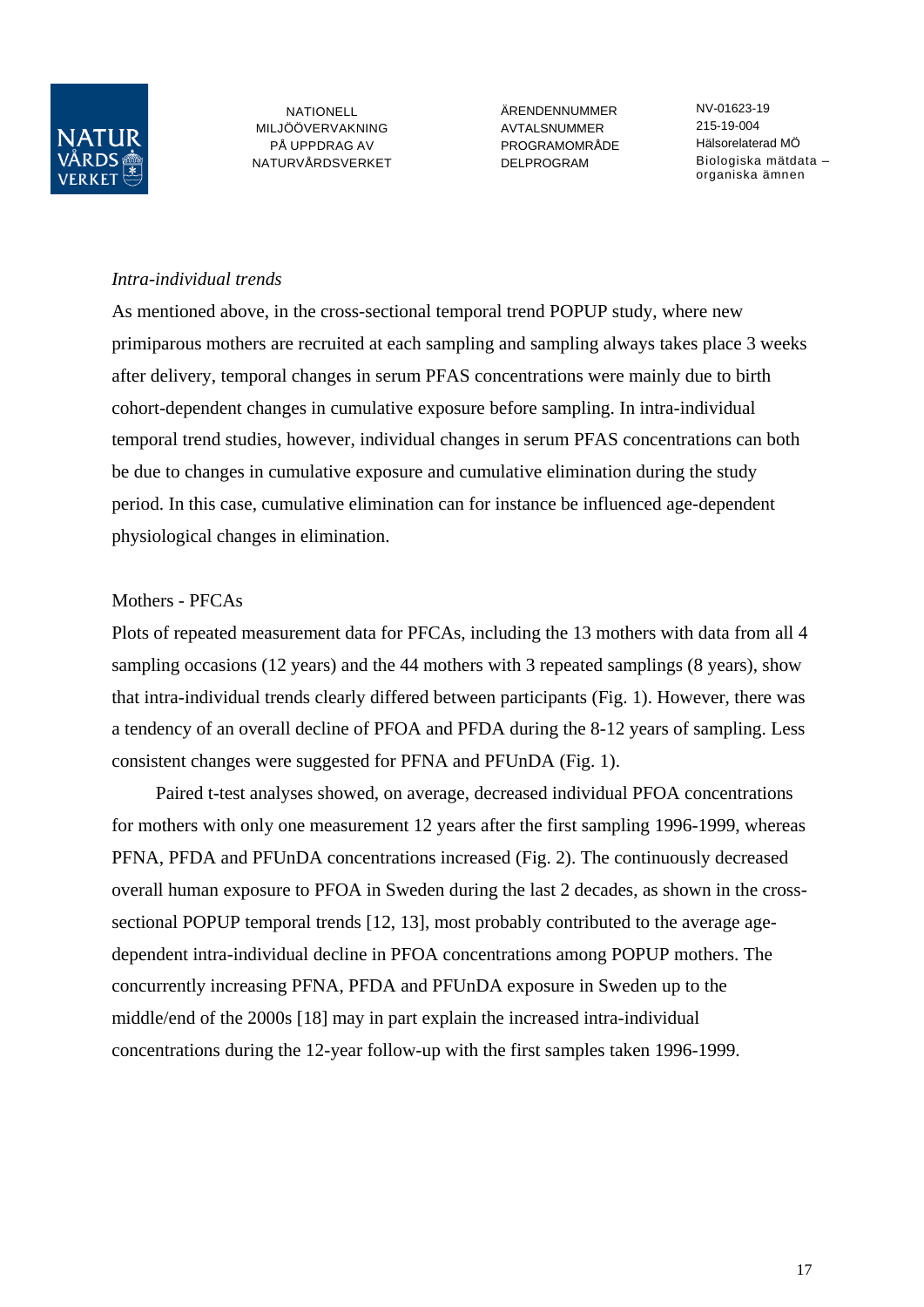

ÄRENDENNUMMER AVTALSNUMMER PROGRAMOMRÅDE DELPROGRAM

NV-01623-19 215-19-004 Hälsorelaterad MÖ Biologiska mätdata – organiska ämnen



*Figure 2. Paired t-test of intra-individual differences in maternal serum PFCA concentrations during 12 years of repeated measurements. Some mothers were only followed up 12 years after the first sampling 3 weeks after delivery of their first child (1996-1999) (N=57). Results are also shown for mothers with 3 (N=44) and 4 (N=13) repeated measurements, starting 2004-2011 and 2004-2007, respectively. Different letters denotes statistically significant differences (p≤0.05).*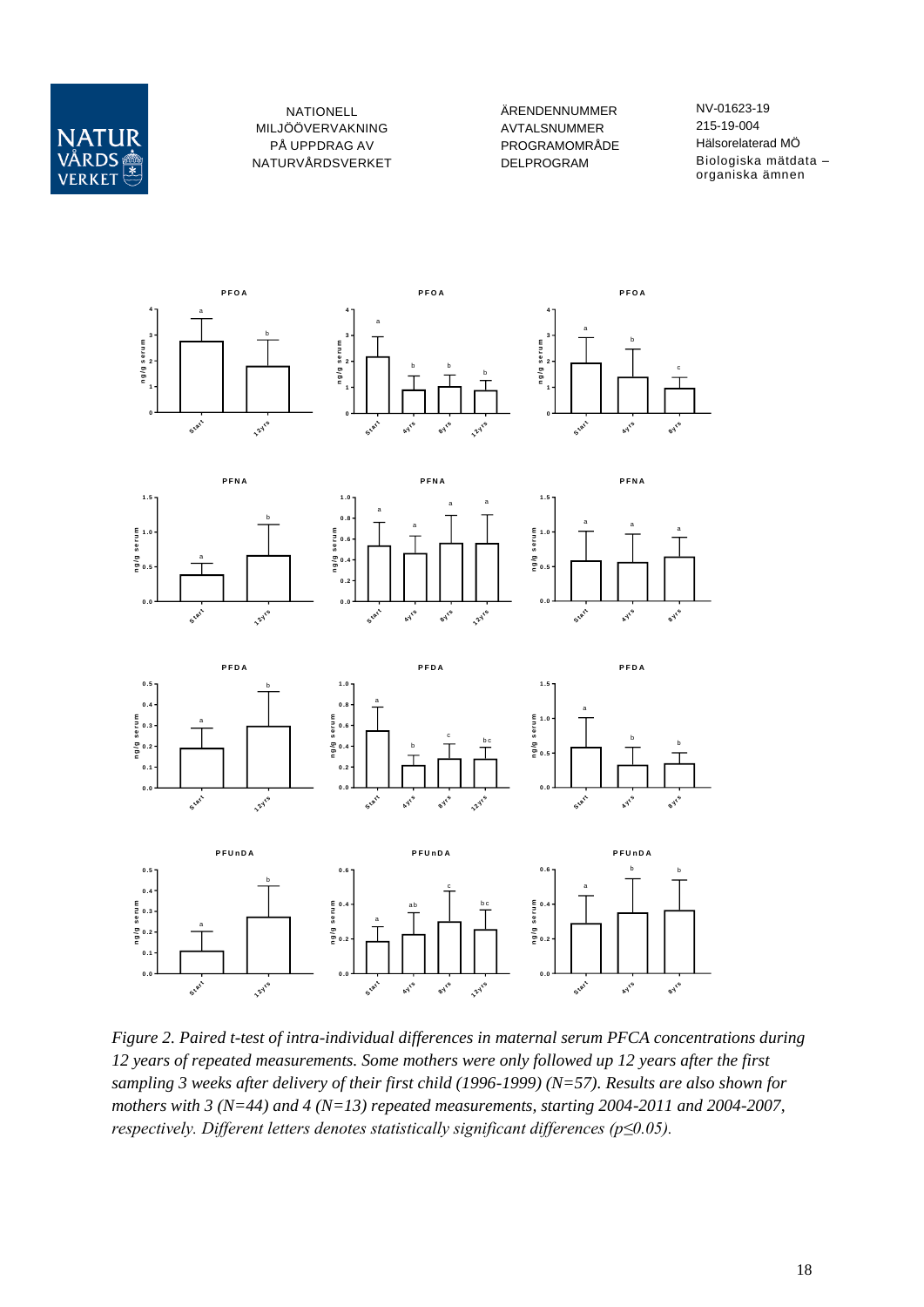

ÄRENDENNUMMER **AVTAL SNUMMER** PROGRAMOMRÅDE DELPROGRAM

NV-01623-19 215-19-004 Hälsorelaterad MÖ Biologiska mätdata – organiska ämnen

Among mothers with 3-4 repeated measurements, the decreasing cumulative exposure to PFOA during the last decades most probably also contributed to the initial decline of PFOA during the first 4 years of follow-up (Fig. 2). Mothers with 4 repeated samples seemed to have reached steady-state after the first 4 years, i.e cumulative exposure=cumulative elimination, but among mothers with 3 measurements the decline continued after the first follow-up sampling (Fig. 2). This difference in intra-individual trend pattern of PFOA may be due to a considerably lower number of mothers with 4 repeated samples  $(N=13)$ , i.e. low statistical power to detect changes in concentrations and results being more sensitive to chance findings. Nevertheless, collectively these results suggests that overall elimination was higher than exposure during the 12 years of follow-up, thus causing (on average) decreasing intra-individual trends.

For PFNA, PFDA and PFUnDA average intra-individual trends differed (Fig. 2). Similarly to what was observed for PFOA, PFDA, concentrations declined during the first 4 years of follow-up. In this case, however, concentrations seemed to stabilize after first 4 years of follow-up, suggesting that serum concentrations had reached an overall steady-state. For PFNA, intra-individual concentrations did not change significantly during the 12 years of follow-up, whereas PFUnDA concentrations seemed to increase during the first 4 years and thereafter reached a plateau (Fig. 2). Homologue-dependent differences in temporal changes of cumulative exposure could contribute to the observed differences, as illustrated in the cross-sectional POPUP study 1996-2019 [12, 13]. In this case the increase in temporal trend of serum PFDA ended around 2004, followed by PFNA (2007) and PFUnDA (2008).

The overall decreasing intra-individual trend of PFOA among POPUP mothers (Fig. 2) is in line with an annual 6% decrease in intra-individual PFOA concentrations among 75 women from the USA, 45-56 years of age at base-line, repeatedly sampled four times 1999- 2011 [21]. Similarly to the POPUP women first sampled 1996-1999 and followed-up 12 years later, an increasing intra-individual PFNA trend (16% per year) was observed among the US women [21]. In this study increasing concentrations of PFDA and PFUnDA were also suggested, although many samples had concentrations below the limits of detection [21].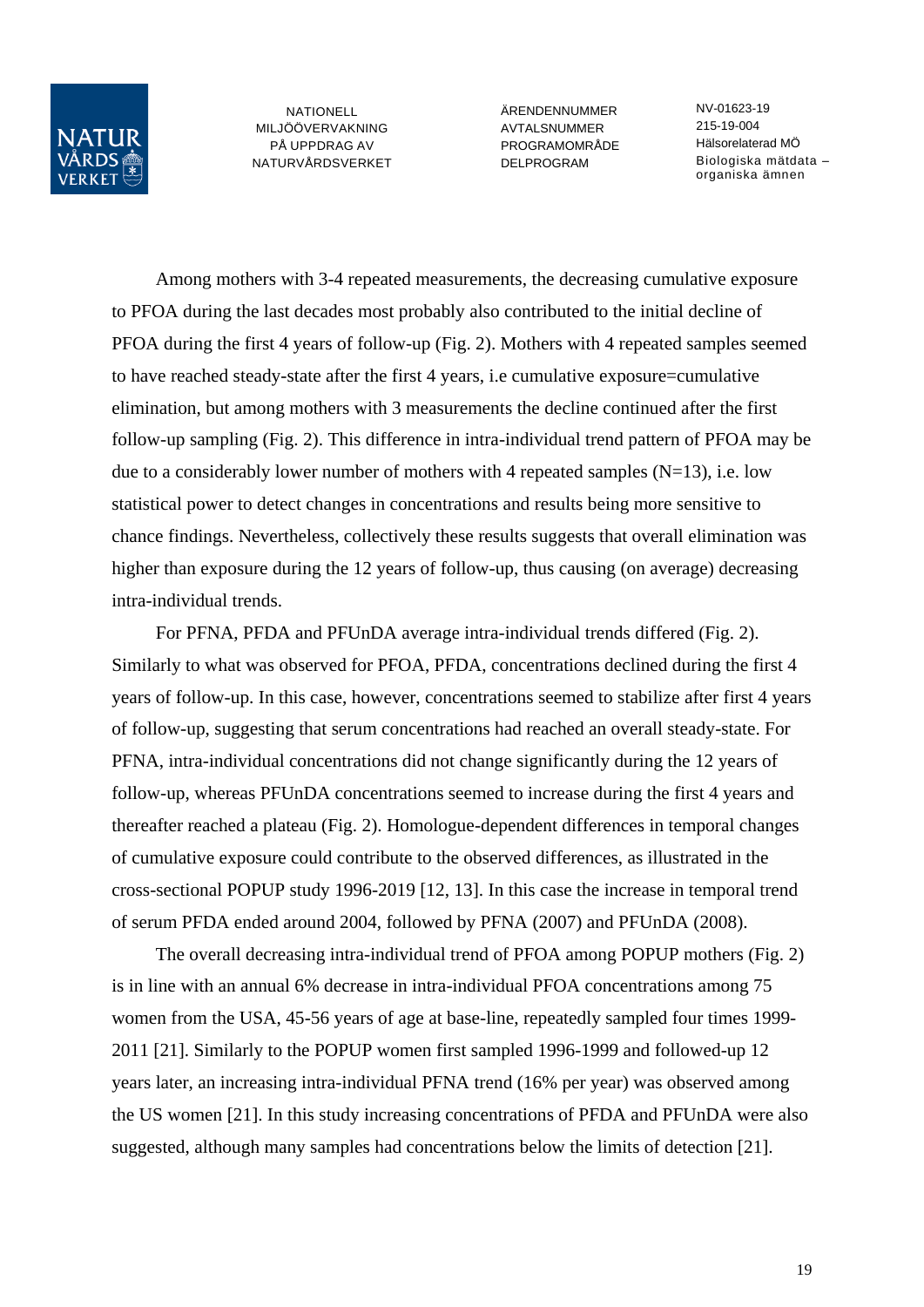

ÄRENDENNUMMER AVTALSNUMMER PROGRAMOMRÅDE DELPROGRAM

NV-01623-19 215-19-004 Hälsorelaterad MÖ Biologiska mätdata – organiska ämnen



*Figure 3. Serum concentrations of PFSAs in mothers from the POPUP cohort with A) 4 measurements starting 3 weeks after delivery of their 1st child and ending 12 years later (N=14), and B) mothers with 3 repeated samplings during the first 8 years after delivery (N=44).*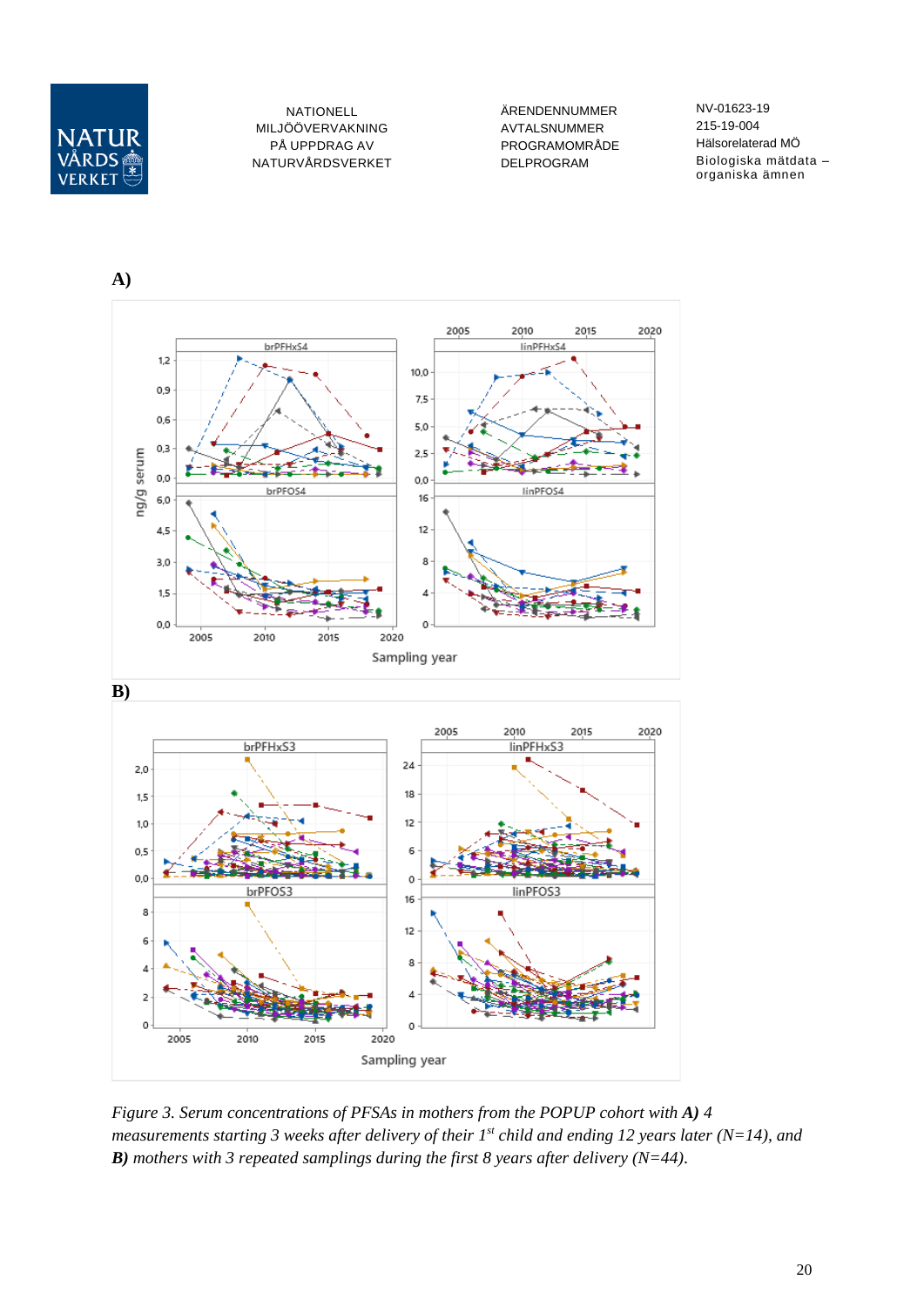

ÄRENDENNUMMER **AVTAL SNUMMER** PROGRAMOMRÅDE DELPROGRAM

NV-01623-19 215-19-004 Hälsorelaterad MÖ Biologiska mätdata – organiska ämnen

#### Mothers - PFSAs

Plots of repeated measurement data for PFSAs, among the 14 mothers with 4 sampling occasions (12 years) and the 44 mothers with 3 repeated samplings (8 years) show that, similarly to PFCAs, intra-individual trends differed markedly between participants (Fig. 3). However, there was a tendency towards an initial decline of br- and linPFOS, with the decline levelling off towards the end of the follow-up periods, suggesting serum concentrations reached steady-state. For some participants the concentration seemed to increase during the last 4 years of follow-up (Fig. 3). Less consistent changes were observed for br- and linPFHxS, with some mothers showing large variations with a peak in the middle of the study period around 2010 and then a decline. This peak coincided with the time period when PFHxS-contamination of Uppsala drinking water was remediated [12].

Paired t-test analyses showed, on average, increased individual br- and linPFHxS concentrations for mothers with only one measurement 12 years after the first sampling 1996- 1999, whereas for br- and linPFOS the concentrations decreased (Fig. 4). The PFHxScontamination of Uppsala drinking water was most likely the reason for the increased intraindividual PFHxS concentrations between 1996-1999 (first sampling) and 2008-2010 (12 year follow-up [12]. The effect of mitigation of the drinking water contamination in 2012 is illustrated among the mothers with 4 repeated sample, by the tendency of an increase in average intra-individual PFHxS concentrations during the first 8 years and thereafter a decrease (Fig. 4). However, there were large variations in intra-individual trends, as illustrated in Fig. 3, and large standard errors of the PFHxS concentrations at the different sampling occasions (Fig. 4). Thi is likely due to the significant differences in PFHxScontamination of drinking water in different drinking water districts in Uppsala, with mothers working in one district and living in another, and/or moving from one district to another during the follow-up [4]. Among mothers with 3 repeated samples, the intra-individual PFHxS concentrations on average declined with increasing age with an indicated slower decline after the first 4 years of follow-up (Fig. 4). Differences in time period for initial sampling, in relation to the mitigation of PFHxS-contamination of the drinking water, may at least partly explain the differences in intra-individual trends between mothers with 4 repeated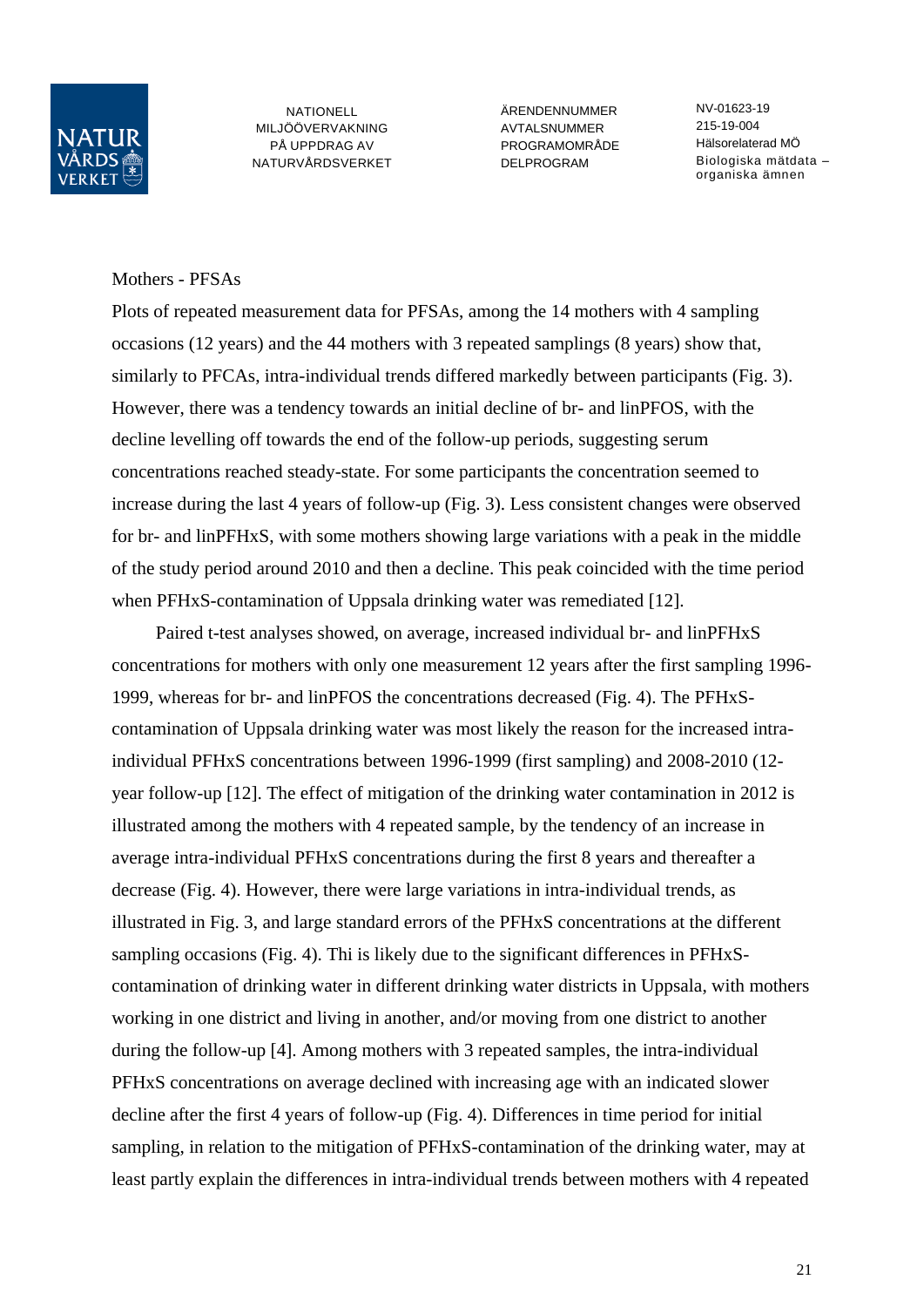

ÄRENDENNUMMER AVTALSNUMMER PROGRAMOMRÅDE DELPROGRAM

NV-01623-19 215-19-004 Hälsorelaterad MÖ Biologiska mätdata – organiska ämnen

samples (starting 2004-2007) and those with 3 (2004-2011). The large difference in number of mothers sampled may also have contributed (4 repeated samples N=14, 3 repeated samples N=44).



*Figure 4. Paired t-test of intra-individual differences in maternal serum PFSA concentrations during 12 years of repeated measurements. Some mothers were only followed up 12 years after the first sampling 3 weeks after delivery of their first child (1996-1999) (N=57). Results are also shown for mothers with 3 (N=44) and 4 (N=13) repeated measurements, starting 2004-2011 and 2004-2007, respectively. Different letters denotes statistically significant differences (p≤0.05).*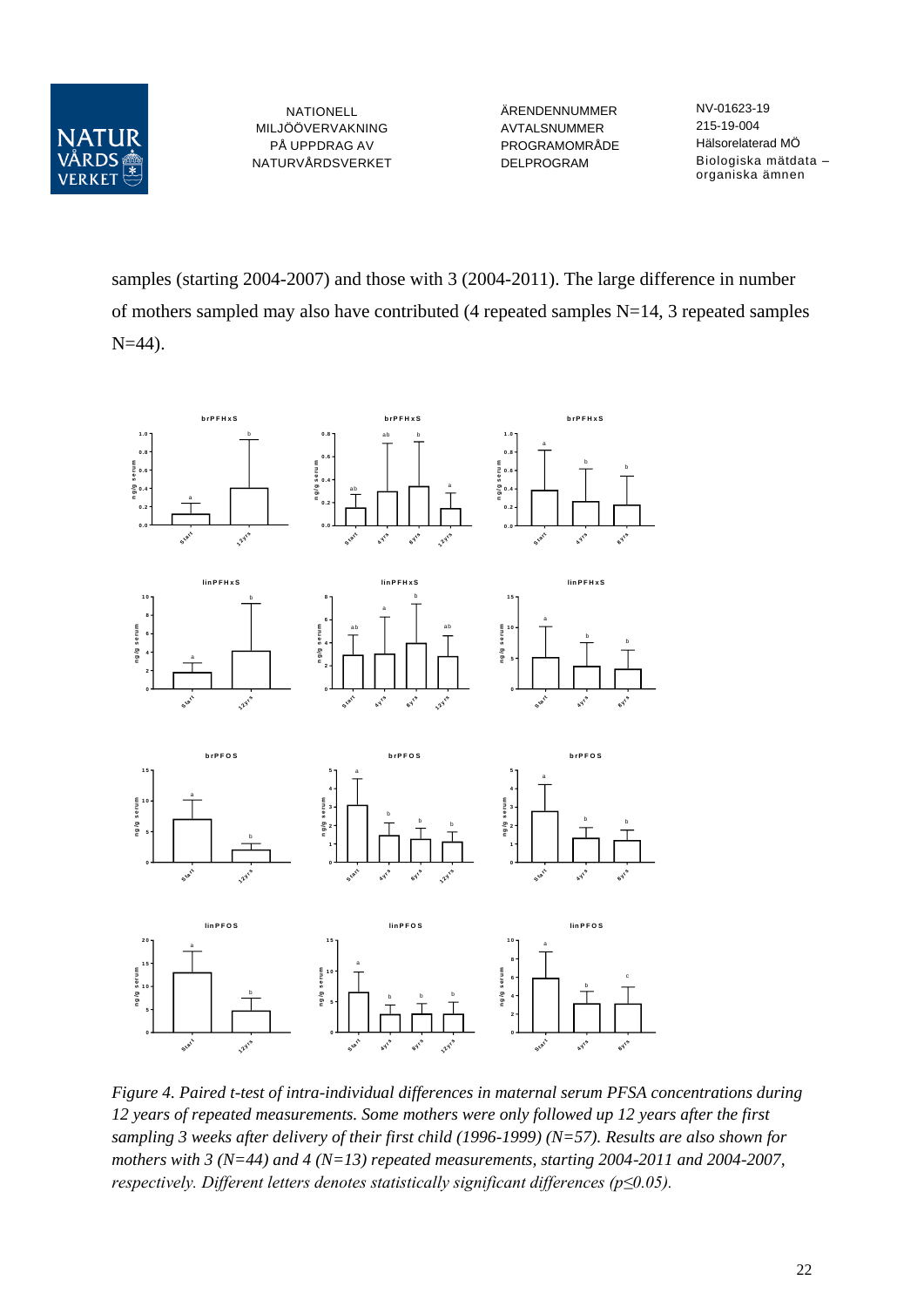

ÄRENDENNUMMER AVTALSNUMMER PROGRAMOMRÅDE DELPROGRAM

NV-01623-19 215-19-004 Hälsorelaterad MÖ Biologiska mätdata – organiska ämnen

Intra-individual concentrations of branched and linear PFOS isomers decreased after the initial sampling of the mothers after delivery of their first child (Fig. 4). This is in line with the decrease in general PFOS exposure observed in the cross-sectional trends among the POPUP mothers 1996-2019 [12, 13]. However, after the first 4 years of decline, the intraindividual concentrations became more stable, on average reaching steady-state. For linPFOS, however, a slight increase in average concentrations was observed after 8 years of follow-up among mothers with 3 repeated samples. Steady state concentrations, or even a slight increase of linPFOS concentrations, at the end of the follow-up, does not fit with the observed decreasing cumulative exposure in the cross-sectional trend studies [12, 13]. Inclusion of more participants in the study are needed to enable firm conclusions about if this increase is due to chance or not.



*Figure 5. Serum concentrations of PFCAs in children from the POPUP cohort with 3 measurements starting at 4 years of age and ending at 12 years of age (N=11).*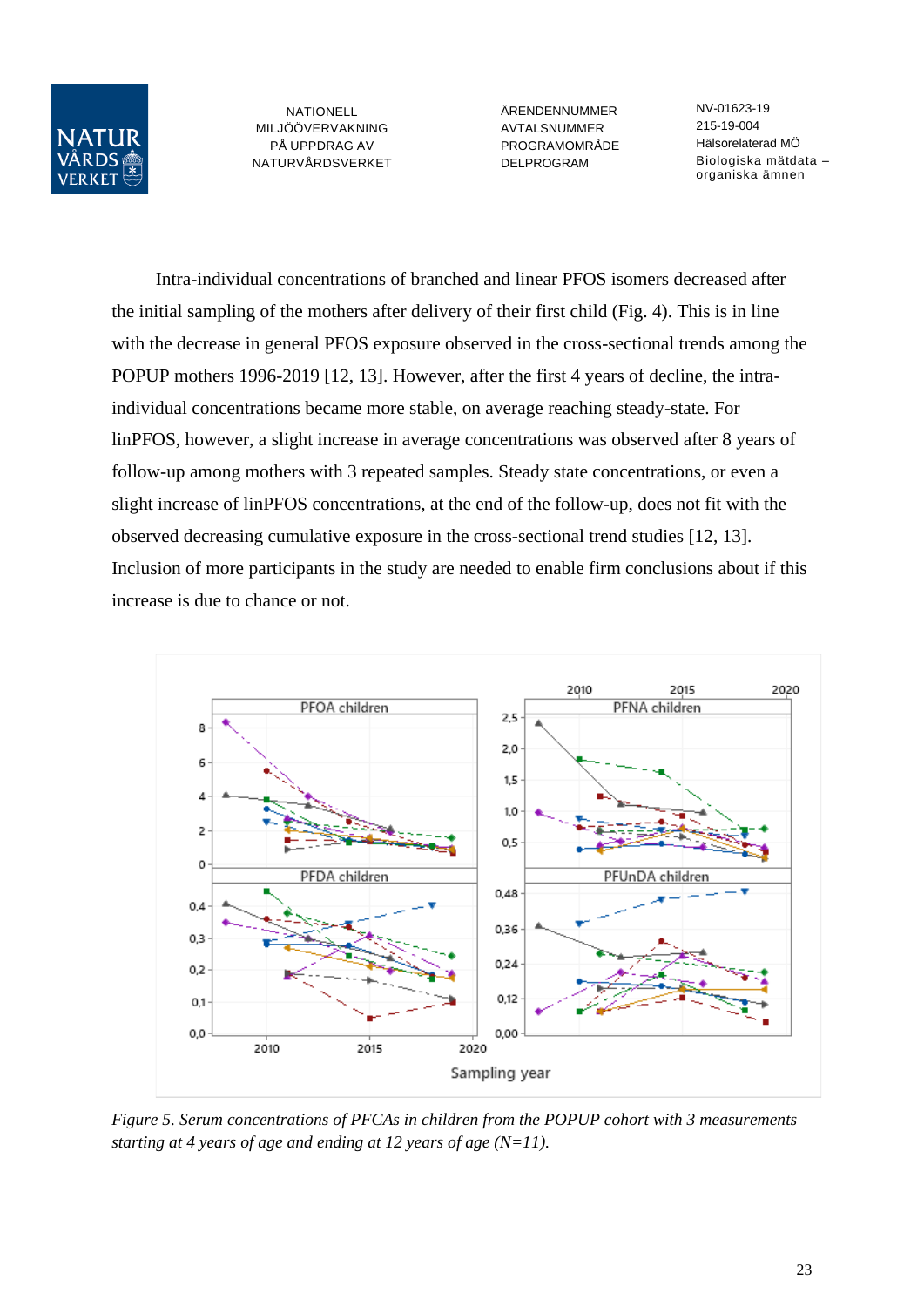

ÄRENDENNUMMER **AVTAL SNUMMER** PROGRAMOMRÅDE DELPROGRAM

NV-01623-19 215-19-004 Hälsorelaterad MÖ Biologiska mätdata – organiska ämnen

## Children - PFCAs

Plots of repeated measurement data for PFCAs among the 11 children with data from 3 sampling occasions, starting at the age of 4 years and ending at 12 years of age, show a tendency of an overall decline of PFOA, PFNA and PFDA with age during the 8 years of sampling (Fig. 5). Less consistent changes were suggested for PFUnDA.

Paired t-test analyses showed, on average, age-dependent decreases in individual PFOA concentrations in the children during the 12 years of follow-up (Fig. 6). Similar to observations among the mothers, the generally decreasing PFOA exposure in Sweden over recent decades most likely contributed to lower serum PFOA concentrations, as shown in the cross-sectional trend analyses (Table 6). Although age-dependent changes in elimination of PFASs cannot be excluded during infancy/childhood, a much higher cumulative PFOA exposure early in life, due to trans-placental transfer and breastfeeding, than during the rest of the childhood most likely also contributed to the decline [22]. Consequently, cumulative elimination became higher than cumulative exposure after the end of breastmilk exposure period resulting in decreased serum concentrations. Growth dilution during childhood, due to increased body distribution volumes of PFAS, may also have contributed. However, an earlier cross-sectional study on POPUP children showed non-significant or very weak associations between serum PFAS concentrations and body weight during infancy and childhood [23]. A continuous decrease in intra-individual PFOA concentrations after the end of the nursing period is supported by pharmacokinetic (PK) modelling of prenatal and postnatal PFOA exposure [22].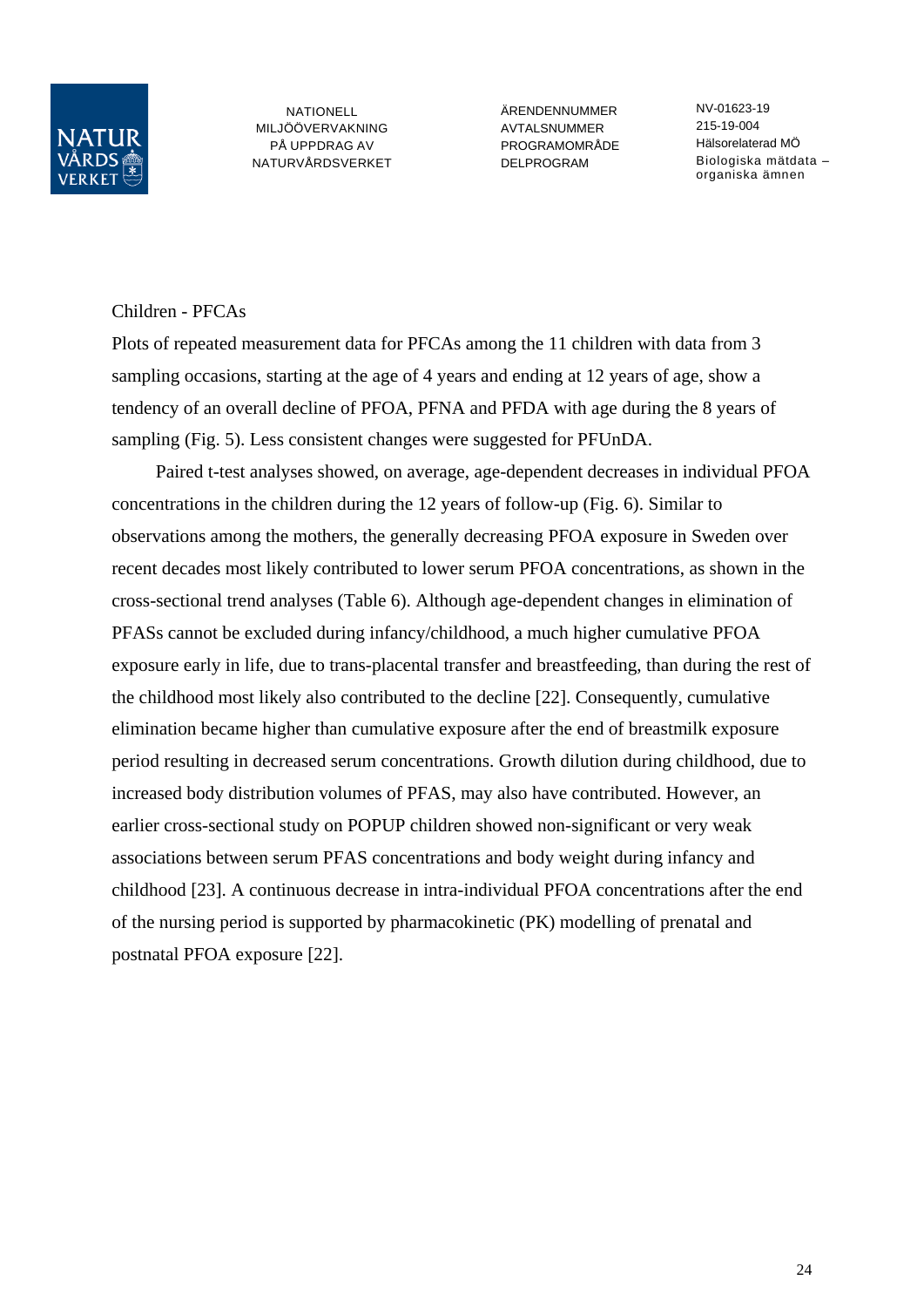

ÄRENDENNUMMER AVTALSNUMMER PROGRAMOMRÅDE DELPROGRAM

NV-01623-19 215-19-004 Hälsorelaterad MÖ Biologiska mätdata – organiska ämnen



*Figure 6. Paired t-test of intra-individual differences in serum PFCA concentrations in children during 12 years of repeated measurements. Some children were only followed up A) 12 years after the first sampling at 3 months of age 1996-1999 (N=31). Results are also shown for children with B) 3 repeated measurements (N=11) starting at 4 years of age (2008-2011), and 2 repeated measurements between C) 4-8 (N=34, 2008-2015) and D) 8-12 years of age (N=34, 2008-2015). Different letters denotes statistically significant differences (p≤0.05).*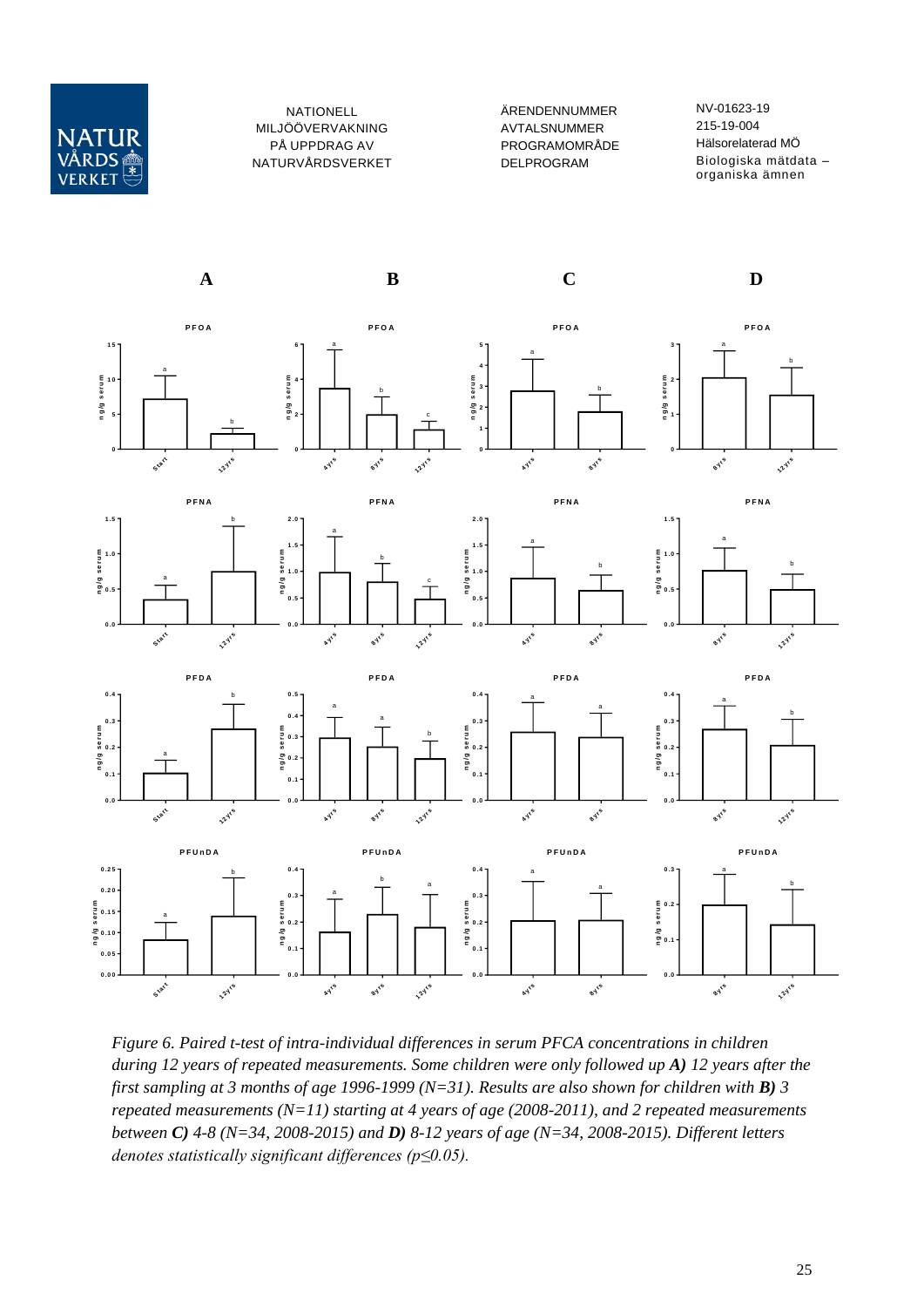

ÄRENDENNUMMER **AVTAL SNUMMER** PROGRAMOMRÅDE DELPROGRAM

NV-01623-19 215-19-004 Hälsorelaterad MÖ Biologiska mätdata – organiska ämnen

In contrast to PFOA, PFNA, PFDA and PFUnDA showed increased concentrations among children sampled 12 years after the first measurement at 3 months of age (1996-1999, Fig. 6). In this case, early life cumulative exposure through placental transfer and breastfeeding was apparently lower than subsequent cumulative exposure during childhood. In the cross-sectional study of POPUP children [23], maternal serum PFOA concentrations at delivery were positively associated with serum concentration in their children at 4-12 years of age, but not for PFNA and PFDA (PFUnDA not studied). This supports the hypothesis that early life exposure has a much larger impact on child serum PFOA concentrations during childhood than in the case of PFNA, PFDA and PFUnDA. The general increase in human exposure to these PFASs in Sweden for almost a decade after the first sampling of the children (1996-1999) most probably contributed to the observed increase in concentrations from infancy to 12 years of age [18].

In contrast, intra-individual PFNA, PFDA and PFUnDA concentrations among children sampled from 4 years of age, starting in 2008, did not increase up to 12 years of age (Fig. 6). Instead, PFNA and PFDA concentrations decreased with age, also to some extent for PFUnDA. These differences in intra-individual trends between children first sampled during infancy and those first sampled after infancy is most likely due to differences in sampling periods. The infant group sampling started in 1996-1999 had a follow-up period with many years of general increases in PFNA, PFDA and PFUnDA exposures (Table 6) [18]. The 4 year sampling started 2008, with years of generally decreasing exposures to PFNA and PFDA during the follow-up period, also to some extent for PFUnDA (Table 6) [18].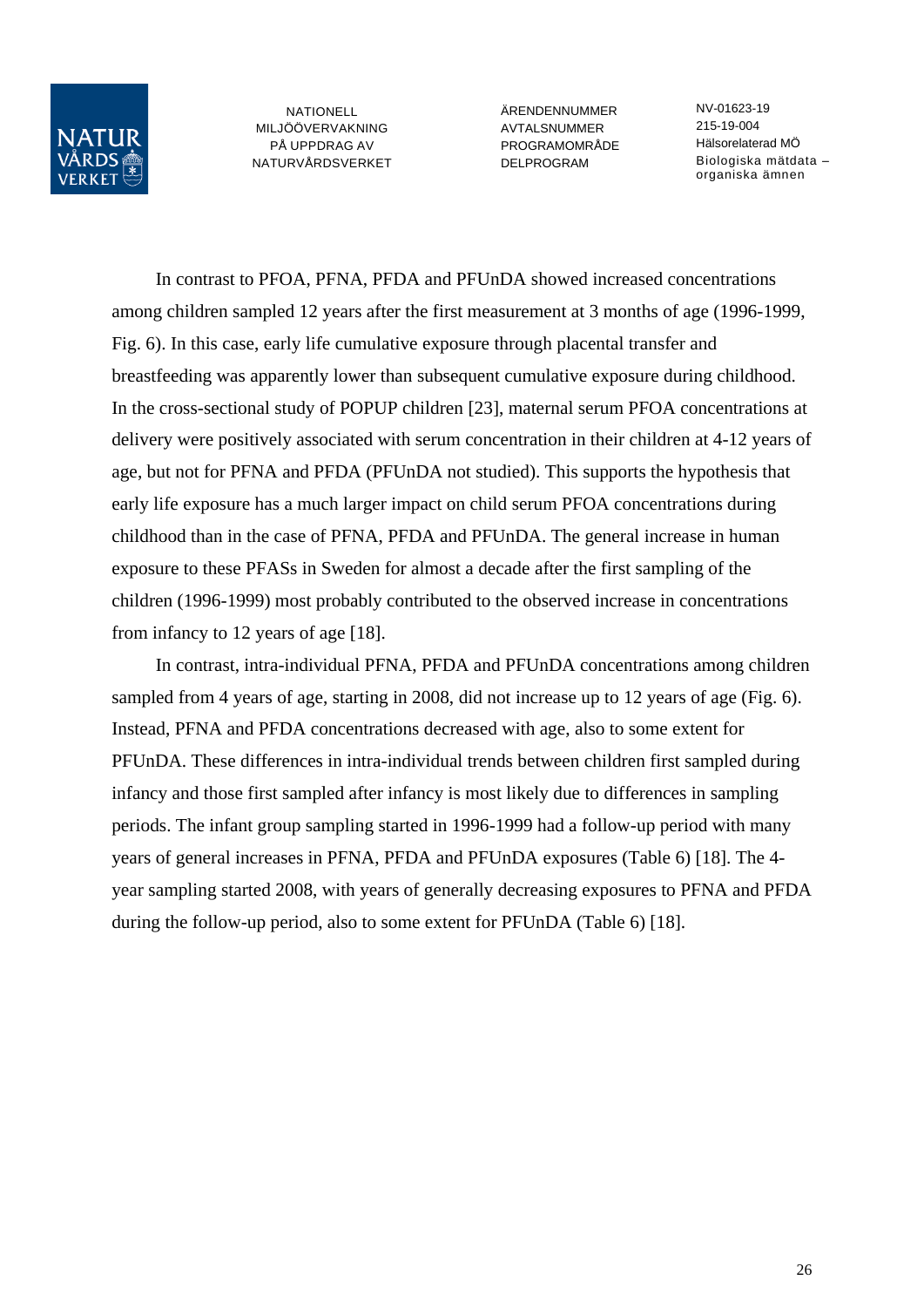

ÄRENDENNUMMER AVTALSNUMMER PROGRAMOMRÅDE DELPROGRAM

NV-01623-19 215-19-004 Hälsorelaterad MÖ Biologiska mätdata – organiska ämnen



*Figure 7. Serum concentrations of PFSAs in children from the POPUP cohort with 3 measurements starting at 4 years of age and ending at 12 years of age (N=11).*

#### Children – PFSAs

Among children with 3 repeated samples between 4 and 12 years of age, diverging intraindividual trends of PFHxS and PFOS were found, with some children having high concentrations in comparison to the rest of the participants, especially of PFHxS (Fig. 7). The individuals with high PFHxS concentrations most likely were exposed to contaminated drinking water up to 2012 [23].

Paired t-tests showed do significant differences in serum PFHxS concentrations between samples taken at 3 months and 12 months of age (Fig. 8). Similarly to PFOA, PFOS concentrations decreased during the same period. This difference could at least partly be due to the larger contribution of drinking water exposure for PFHxS than for PFOS during childhood after the breastfeeding period [23]. For PFOS, with less influence of drinking water exposure, the decrease in serum concentrations was probably due to a combination of considerably lowered cumulative exposure after the breast-feeding period ended, and a general temporal decrease in general exposure, as shown in the cross-sectional trends (Table 6). PK modelling of prenatal and postnatal PFOS exposure predicted high cumulative PFOS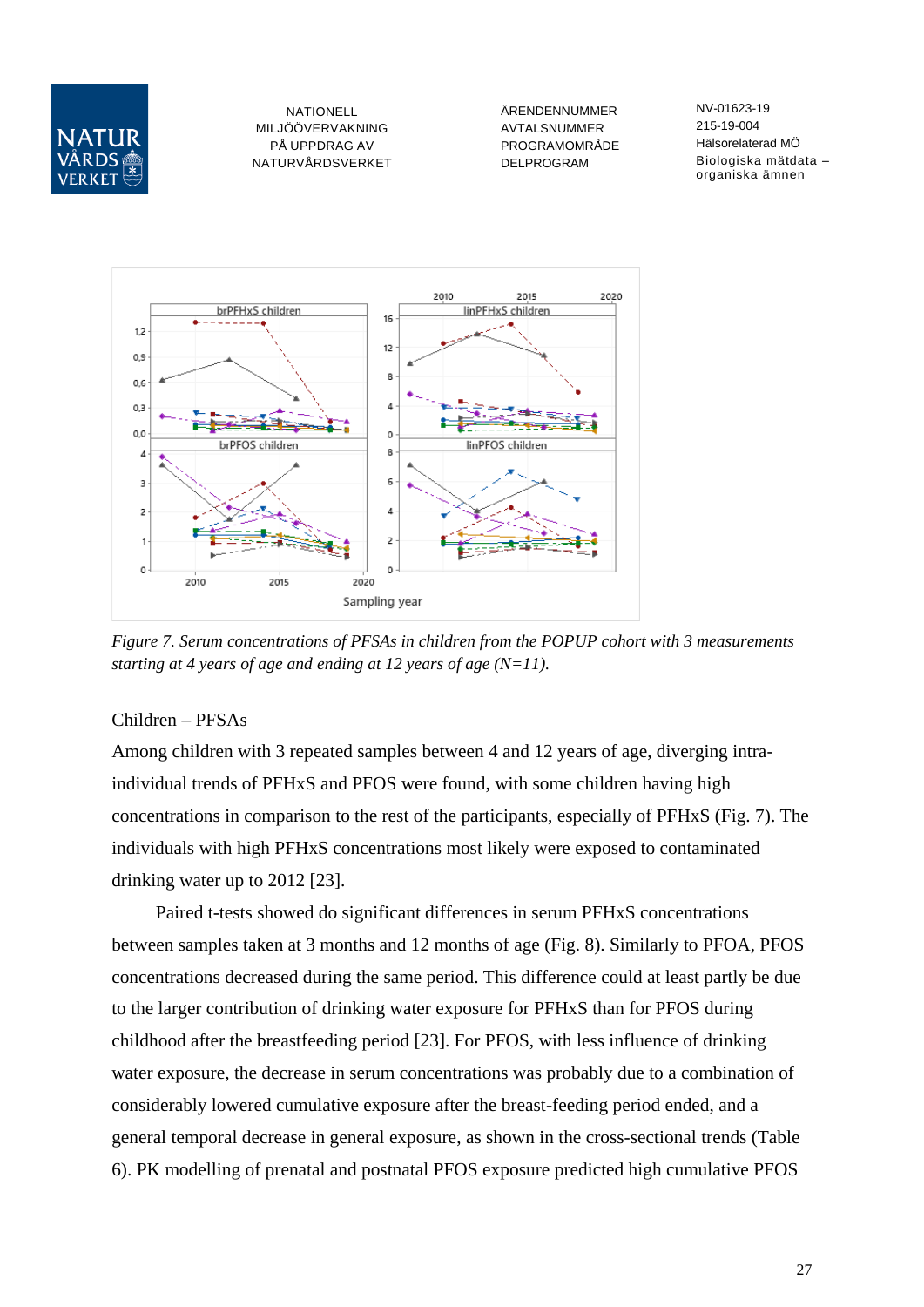

ÄRENDENNUMMER AVTALSNUMMER PROGRAMOMRÅDE DELPROGRAM

NV-01623-19 215-19-004 Hälsorelaterad MÖ Biologiska mätdata – organiska ämnen

exposure early in life, resulting in decreased exposure and subsequent also decreased serum concentrations after cessation of breastfeeding.[22]



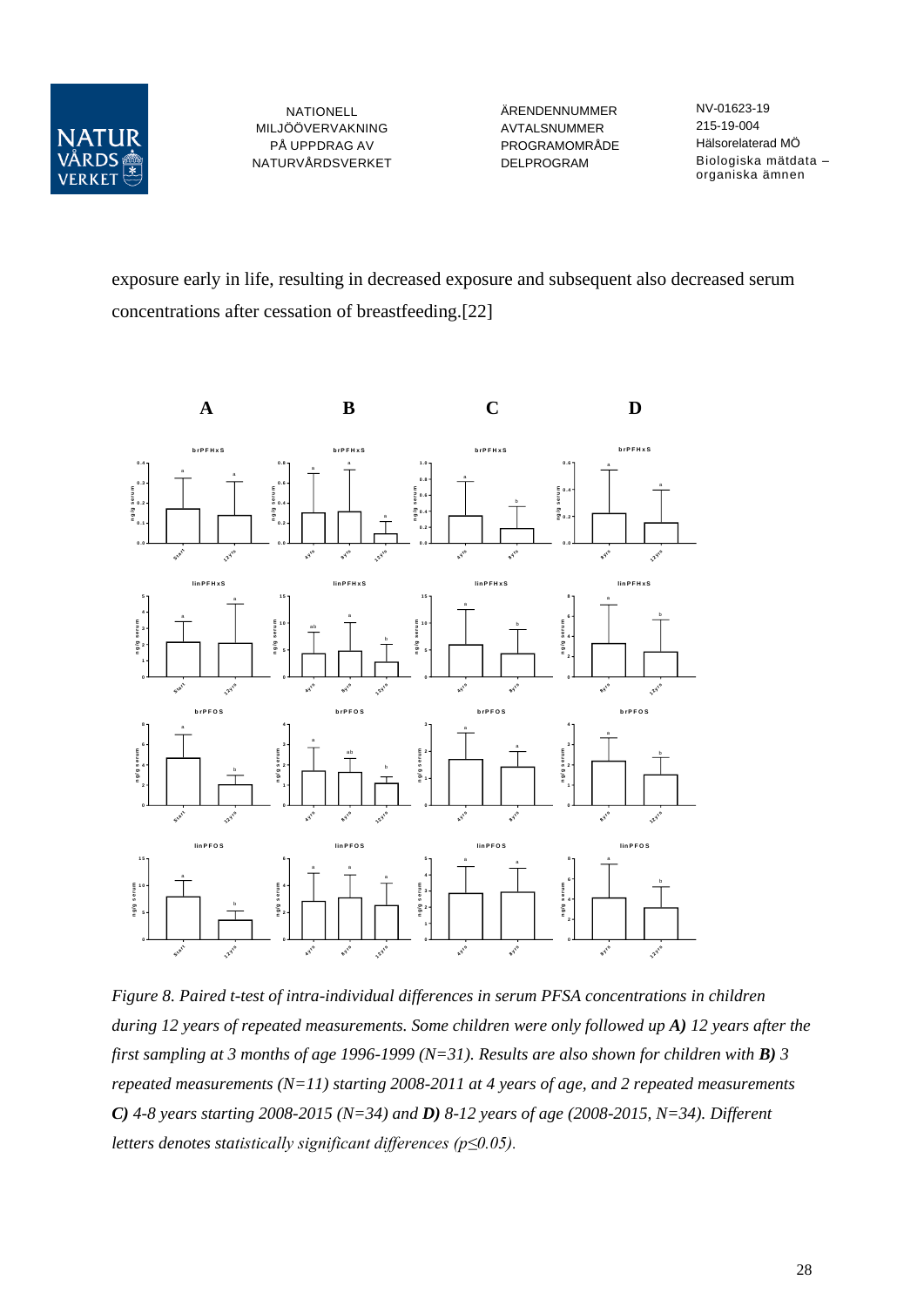

ÄRENDENNUMMER AVTALSNUMMER PROGRAMOMRÅDE DELPROGRAM

NV-01623-19 215-19-004 Hälsorelaterad MÖ Biologiska mätdata – organiska ämnen

Among 4-12 years old children, intra-individual PFHxS and PFOS concentrations appeared to decrease towards the end of the follow up period. The remediation of the drinking water contamination 2012, and the general decrease in exposure from other sources (Table 6) most certainly contributed to this observation [12].

*Table 7. Intra-individual temporal trends of PFCAs and PFSAs among mothers with 3 repeated serum samples during 8 years of follow-up (N=44) after the initial sample 3 weeks after delivery of the first child (2004-2011).*

| <b>PFAS</b> | % change per unit change in covariate |                              |                    |                      |                       |                      |
|-------------|---------------------------------------|------------------------------|--------------------|----------------------|-----------------------|----------------------|
|             | Unadjusted                            | $\text{Adjusted}^{\text{a}}$ | Additional         | BMI                  | Nursing               | Fish consumption     |
|             | year                                  | year                         | children           | (kg/m <sup>2</sup> ) | Months                | g/d                  |
|             | 3 measurements 8 years $(N=44)$       |                              |                    |                      |                       |                      |
| <b>PFOA</b> | $-8.2(0.99)$ ; < 0.001                | $-2.1(2.3); 0.378$           | $-38(14); 0.009$   | $-5.3(2.9)$ ; 0.076  | $0.13(0.69)$ ; 0.854  |                      |
| <b>PFNA</b> | 1.6(0.72); 0.026                      | 4.6(1.7); 0.008              | $-28(11); 0.010$   | $-1.4$ (2.2); 0.520  | 0.67(0.51); 0.199     | 0.49(0.51); 0.523    |
| <b>PFDA</b> | $-5.8(0.96)$ ; <0.001                 | 0.95(2.1): 0.661             | $-42(13); 0.002$   | 0.40(2.8); 0.886     | 0.30(0.65); 0.643     | $1.7(0.98)$ ; 0.088  |
| PFUnDA      | 2.9(0.92); 0.002                      | 3.0(2.2); 0.190              | $-3.1(14)$ ; 0.822 | $3.5(2.9)$ ; 0.236   | 0.21(0.68); 0.758     | 1.0(1.0); 0.319      |
| br-PFHxS    | $-9.6(2.0); < 0.001$                  | $-2.0(4.8)$ ; 0.675          | $-44$ (30); 0.141  | $0.41(6.2)$ ; 0.948  | $-0.23(1.4); 0.871$   |                      |
| $lin-PFHxS$ | $-6.3(1.3); < 0.001$                  | 0.07(4.7); 0.712             | $-33(19)$ ; 0.081  | $-2.6(3.9); 0.505$   | $-0.31(0.88); 0.731$  |                      |
| br-PFOS     | $-10(0.94); < 0.001$                  | $-2.9(2.1); 0.162$           | $-37(13); 0.004$   | $-5.1(2.7)$ ; 0.059  | $-0.25(0.62); 0.693$  | 0.55(0.93); 0.559    |
| lin-PFOS    | $-6.6(0.99)$ ; <0.001                 | 2.2(2.1): 0.286              | $-51(13)$ ; <0.001 | $-5.8(2.7); 0.038$   | $-0.041(0.63); 0.948$ | $-0.34(0.95); 0.725$ |

<sup>a</sup>Adjusted means (standard error); p-value (bold), determined from GLM Repeated Measures analyses including year of sampling, number of additional children, BMI, months of nursing, and fish consumption (not PFOA and PFHxS) in the model.

#### *Determinants of intra-individual trends*

#### **Mothers**

As was the case in paired t-test analyses of the mothers with 3 repeated samplings during 8 years starting 2004-2011, the GLM Repeated Measures analyses showed a general declining un-adjusted intra-individual trend of PFOA, PFDA, brPFHxS, linPFHxS, brPFOS and linPFOS concentrations, on average 6-10% per year of age (Table 7). In contrast, for PFNA and PFUnDA the intra-individual concentrations increased on average with 2-3% per year of age. After adjustment for number of additional children during follow-up, BMI, months of nursing, and fish consumption (not PFOA and PFHxS), only PFNA showed a significant intra-individual temporal trend. Number of additional children born during the follow-up period was inversely related to maternal serum concentration during follow-up. The average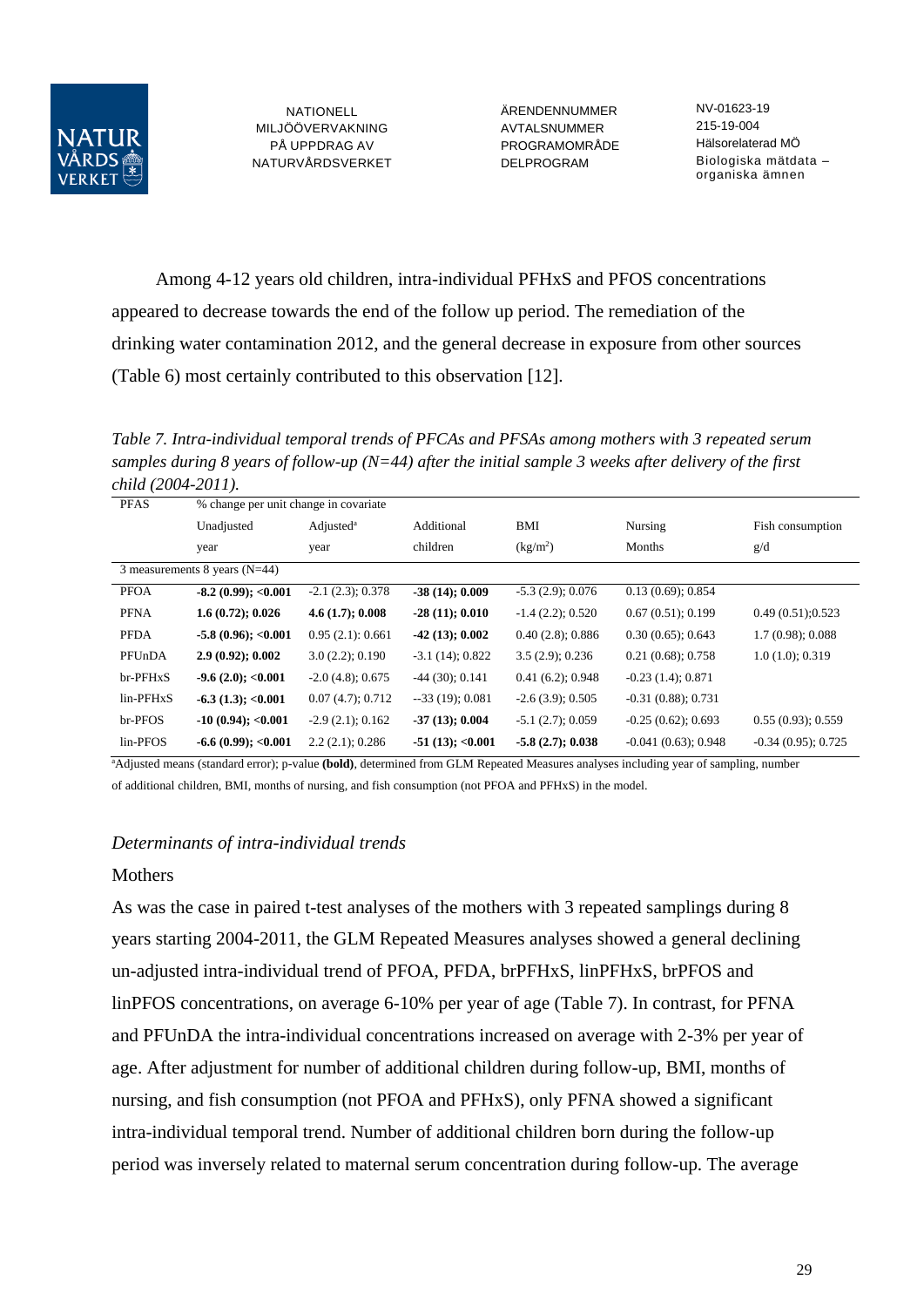

ÄRENDENNUMMER **AVTAL SNUMMER** PROGRAMOMRÅDE DELPROGRAM

NV-01623-19 215-19-004 Hälsorelaterad MÖ Biologiska mätdata – organiska ämnen

serum concentrations decreased 30-50% per additional child, except for PFUnDA, although some of the relations were not statistically significant. Consequently, in addition to an average decline in exposure, observed declining un-adjusted intra-individual trends of some of the PFCAs and PFSAs were explained by increased elimination in connection to additional pregnancies during follow-up.

Several other studies have reported inverse relations between serum/plasma concentrations of long-chain PFASs in women and parity, most likely due to loss of PFASs by placental transfer during the pregnancy, loss of blood during delivery, and transfer of PFASs to breast-milk during nursing [21, 24, 25]. In the present study, months of nursing was not associated with PFAS concentrations (Table 7), although nursing has been shown to be a significant route of elimination of long-chain PFASs in larger studies [26-28]. The small size of our study and the inclusion of parity and nursing in the same model may be reasons behind the non-significant nursing associations.

For adults, fish consumption is a significant source of exposure to PFNA, PFDA, PFUnDA and PFOS in Sweden [19, 26]. In the analyses of repeated sampling no significant associations with fish consumption were observed, most probably due to small changes in rate of fish consumption during the 8 year follow-up (Table 7). It could be hypothesized that an increase in BMI would result in an increased distribution volume of the PFASs, thus causing "dilution" of serum concentrations. However, the changes in BMI were generally small and the study most probably was too small to detect minor changes in serum concentrations due to BMI changes. The only exception was linPFOS, with significantly decreasing concentrations with increased BMI during the follow-up, in line with the "dilution" hypothesis. A similar trend was observed for PFOA and brPFOS although not statistically significant. These findings may however be due to chance due to the small size of the study (Table 7).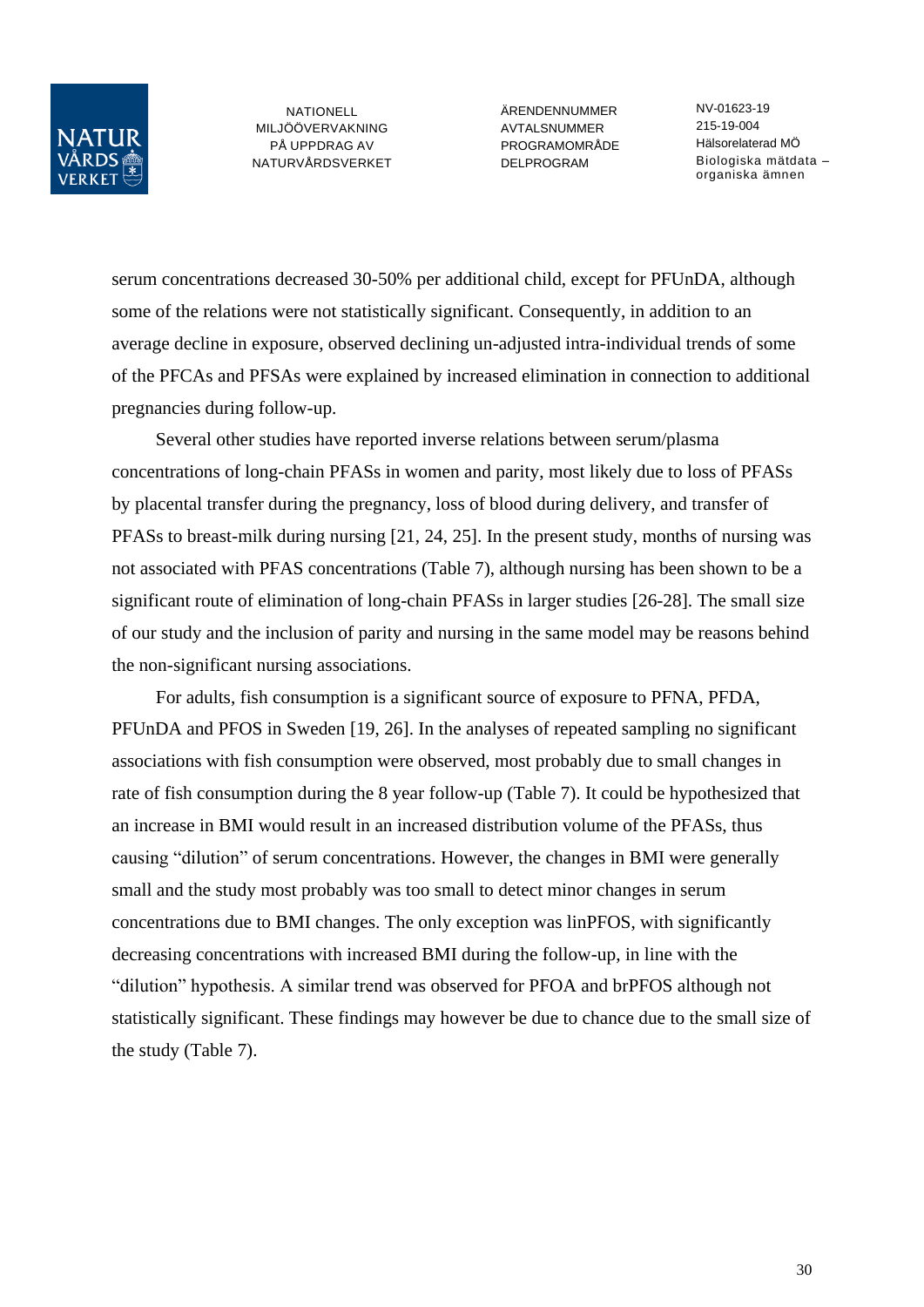

ÄRENDENNUMMER **AVTAL SNUMMER** PROGRAMOMRÅDE DELPROGRAM

NV-01623-19 215-19-004 Hälsorelaterad MÖ Biologiska mätdata – organiska ämnen

## **Conclusions**

Differences in intra-individual trends of certain PFASs were observed between the participating mothers and may depend, among other things, on an increased elimination of PFASs linked to pregnancy, childbirth and breastfeeding during the follow up period. Despite these individual differences, more general intra-individual trend patterns were also observed, strongly suggesting that the intra-individual trends of the PFASs were influenced by the measures taken to limit PFAS production and use in recent decades. Phasing out of PFOA and PFOS during the 2000s has generally contributed to declining serum levels with increasing age in both mothers and children. Measures to limit PFNA, PFDA and PFUnDA production/use came later than for PFOS and PFOA, which instead resulted in a combination of increasing serum concentrations with increasing age at the beginning of the follow-up, starting 1996-1999, followed by stable concentrations or even decreases among participants with the follow-up initiated 2004-2015. The tendency of an age-dependent increase in PFHxS concentrations among mothers, and to some extent also in their children, were followed by reductions of concentrations, on average, after the pollution of Uppsala's drinking water was remediated in 2012.

## **References**

- 1. Skaar, J.S., et al., *Elucidation of contamination sources for poly- and perfluoroalkyl substances (PFASs) on Svalbard (Norwegian Arctic).* Environ Sci Pollut Res Int, 2018.
- 2. Ahrens, L. and M. Bundschuh, *Fate and effects of poly- and perfluoroalkyl substances in the aquatic environment: a review.* Environ Toxicol Chem, 2014. **33**(9): p. 1921-9.
- 3. Routti, H., et al., *Perfluoroalkyl substances detected in the world's southernmost marine mammal, the Weddell seal (Leptonychotes weddellii).* Environ Pollut, 2015. **197**: p. 62-67.
- 4. Gyllenhammar, I., et al., *Influence of contaminated drinking water on perfluoroalkyl acid levels in human serum--A case study from Uppsala, Sweden.* Environ Res, 2015. **140**: p. 673-83.
- 5. Li, Y., et al., *Half-lives of PFOS, PFHxS and PFOA after end of exposure to contaminated drinking water.* Occup Environ Med, 2018. **75**(1): p. 46-51.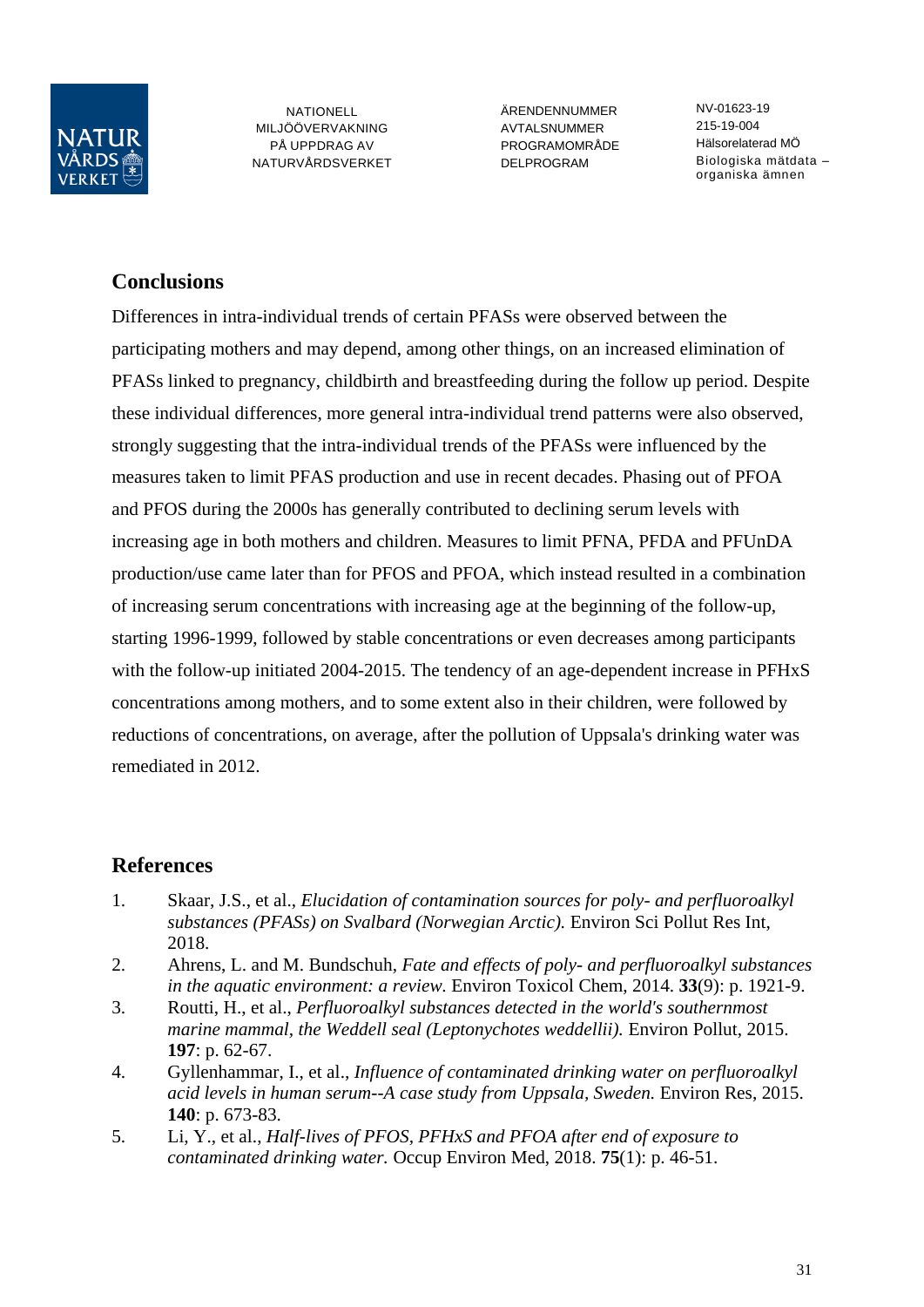

ÄRENDENNUMMER AVTALSNUMMER PROGRAMOMRÅDE DELPROGRAM

NV-01623-19 215-19-004 Hälsorelaterad MÖ Biologiska mätdata – organiska ämnen

- 6. Emmett, E.A., et al., *Community exposure to perfluorooctanoate: relationships between serum concentrations and exposure sources.* J Occup Environ Med, 2006. **48**(8): p. 759-70.
- 7. Wilhelm, M., et al., *Assessment and management of the first German case of a contamination with perfluorinated compounds (PFC) in the Region Sauerland, North Rhine-Westphalia.* J Toxicol Environ Health A, 2008. **71**(11-12): p. 725-33.
- 8. Ingelido, A.M., et al., *Biomonitoring of perfluorinated compounds in adults exposed to contaminated drinking water in the Veneto Region, Italy.* Environ Int, 2018. **110**: p. 149-159.
- 9. Stubleski, J., et al., *The effect of drinking water contaminated with perfluoroalkyl substances on a 10-year longitudinal trend of plasma levels in an elderly Uppsala cohort.* Environ Res, 2017. **159**: p. 95-102.
- 10. Wilhelm, M., et al., *Preliminary observations on perfluorinated compounds in plasma samples (1977-2004) of young German adults from an area with perfluorooctanoatecontaminated drinking water.* Int J Hyg Environ Health, 2009. **212**(2): p. 142-5.
- 11. Glynn, A., *Perfluorinated alkyl acids (PFAA) in Uppsala drinking water (in Swedish).* [https://www.slu.se/globalassets/nyhet](https://www.slu.se/globalassets/nyhet-kalend/2017/pfasuppsalavattenklar_120830.pdf)[kalend/2017/pfasuppsalavattenklar\\_120830.pdf,](https://www.slu.se/globalassets/nyhet-kalend/2017/pfasuppsalavattenklar_120830.pdf) 2012.
- 12. Miaz, L.T., et al., *Temporal trends of suspect- and target-per/polyfluoroalkyl substances (PFAS), extractable organic fluorine (EOF) and total fluorine (TF) in pooled serum from first-time mothers in Uppsala, Sweden, 1996-2017.* Environ Sci Process Impacts, 2020.
- 13. Gyllenhammar, I., et al., *Levels of perfluoroalkyl substances (PFAS) in individual serum samples from first-time mothers in Uppsala, Sweden: results from year 2017- 2019, and temporal trends for the time period 1996-2019.* [http://www.diva](http://www.diva-portal.org/smash/get/diva2:1509601/FULLTEXT01.pdf)[portal.org/smash/get/diva2:1509601/FULLTEXT01.pdf,](http://www.diva-portal.org/smash/get/diva2:1509601/FULLTEXT01.pdf) 2020.
- 14. Buck, R.C., et al., *Perfluoroalkyl and polyfluoralkyl substances (PFASs) in the environment: terminology, classification, and origins.* Integr Environ Assess Manag, 2011.
- 15. Xu, Y., et al., *Serum Half-Lives for Short- and Long-Chain Perfluoroalkyl Acids after Ceasing Exposure from Drinking Water Contaminated by Firefighting Foam.* Environ Health Perspect, 2020. **128**(7): p. 77004.
- 16. Papadopoulou, E., et al., *Reliability of perfluoroalkyl substances in plasma of 100 women in two consecutive pregnancies.* Environ Res, 2015. **140**: p. 421-9.
- 17. Glynn, A., et al., *Perfluorinated alkyl acids in blood serum from primiparous women in Sweden: serial sampling during pregnancy and nursing, and temporal trends 1996- 2010.* Environ Sci Technol, 2012. **46**(16): p. 9071-9.
- 18. Glynn, A., et al., *Temporal trends of persistent organic pollutants in Baltic Sea biota and humans from Sweden – comparisons of trends and relations to actions against pollution.* Report from the Swedish national Food Agency (in Swedish), 2020. **<https://www.diva-portal.org/smash/get/diva2:1424840/FULLTEXT07.pdf>**.
- 19. Livsmedelsverket, *Swedish Market Basket Survey 2015.* [https://www.livsmedelsverket.se/globalassets/publikationsdatabas/rapporter/2017/swe](https://www.livsmedelsverket.se/globalassets/publikationsdatabas/rapporter/2017/swedish-market-basket-survey-2015-livsmedelsverkets-rapportserie-nr-26-20172.pdf)